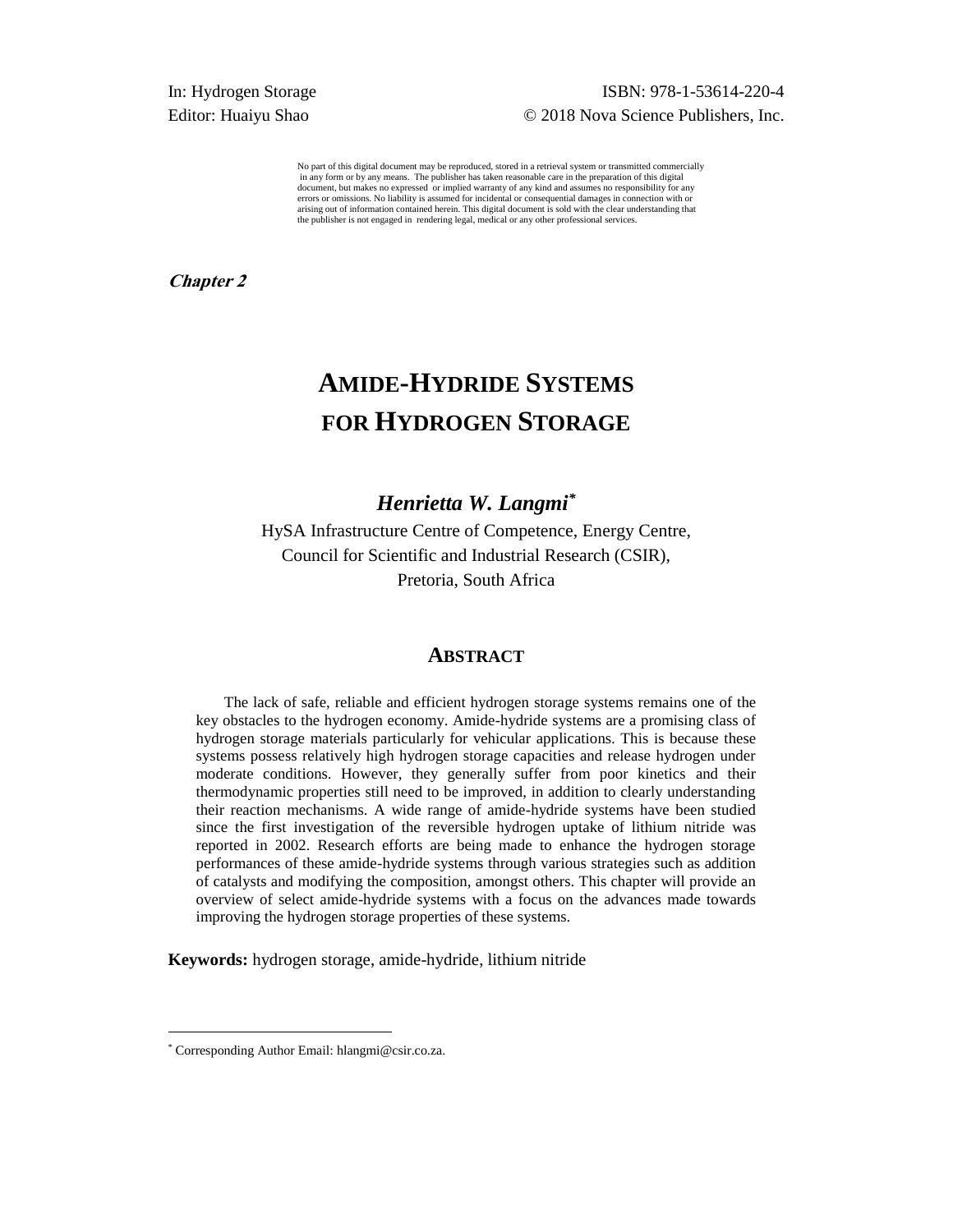## **INTRODUCTION**

One of the key barriers to the global implementation of the Hydrogen Economy is the lack of suitable hydrogen storage systems, particularly for vehicle applications. The low volumetric density of hydrogen makes it difficult to store large quantities within a small volume. Conventionally, hydrogen is stored as compressed gas in high pressure tanks or liquefied hydrogen in cryogenic tanks. However, tanks are heavy and bulky, and there are associated safety risks with compressed hydrogen. Meanwhile liquefying hydrogen is an energy-intensive process since hydrogen boils at -253°C. Many efforts have been made to store hydrogen in various solid materials. In solid-state storage, hydrogen is either physisorbed into a material with high surface area and suitable pore structure (e.g., metalorganic frameworks) or chemisorbed as a metal, complex or chemical hydride. Physisorption is beneficial in terms of kinetics of hydrogen uptake/release and reversibility of hydrogen uptake. However, chemisorption results in relatively high hydrogen storage capacities.

Key criteria including high volumetric and gravimetric storage capacities, favourable thermodynamics, fast kinetics, good reversibility and long-term cyclability must be fulfilled for a practical hydrogen storage system (US DOE, 2017). Presently, no solidstate material simultaneously satisfies these criteria for on-board applications. In particular, hydrogen storage materials consisting of light elements are advantageous for on-board hydrogen storage applications as they can afford a high gravimetric density. This is the case of metal–N–H systems, which show promise due to their high hydrogen capacities. These systems have received considerable attention following the initial report of the Li-N-H for hydrogen storage in 2002 (Chen et al., 2002). There have been several reviews in this area (Langmi and McGrady, 2007; Cao et al., 2012; Zhang and Wu, 2017), which the reader can refer to for further details. This chapter provides an overview of select amide-hydride systems for hydrogen storage applications. In particular the three systems Li-N-H, Li-Mg-N-H and Li-Ca-N-H are discussed.

### **LI-N-H SYSTEM**

The pioneer work on the Li-N-H system for hydrogen storage was carried out by Chen et al., (2002) over 15 years ago, who investigated the reversible hydrogen uptake of lithium nitride, Li<sub>3</sub>N. Lithium nitride is typically obtained by reacting Li metal and  $N_2$ gas at elevated temperature. Lithium nitride exists in three polymorphic forms namely; α-Li<sub>3</sub>N, β- Li<sub>3</sub>N and γ-Li<sub>3</sub>N. α-Li<sub>3</sub>N is the stable form at room temperature and pressure and is synthesised from its constituent elements under ambient conditions. The structure of  $\alpha$ -Li3N is made up of graphite-like layers of Li hexagons containing a nitride ion in the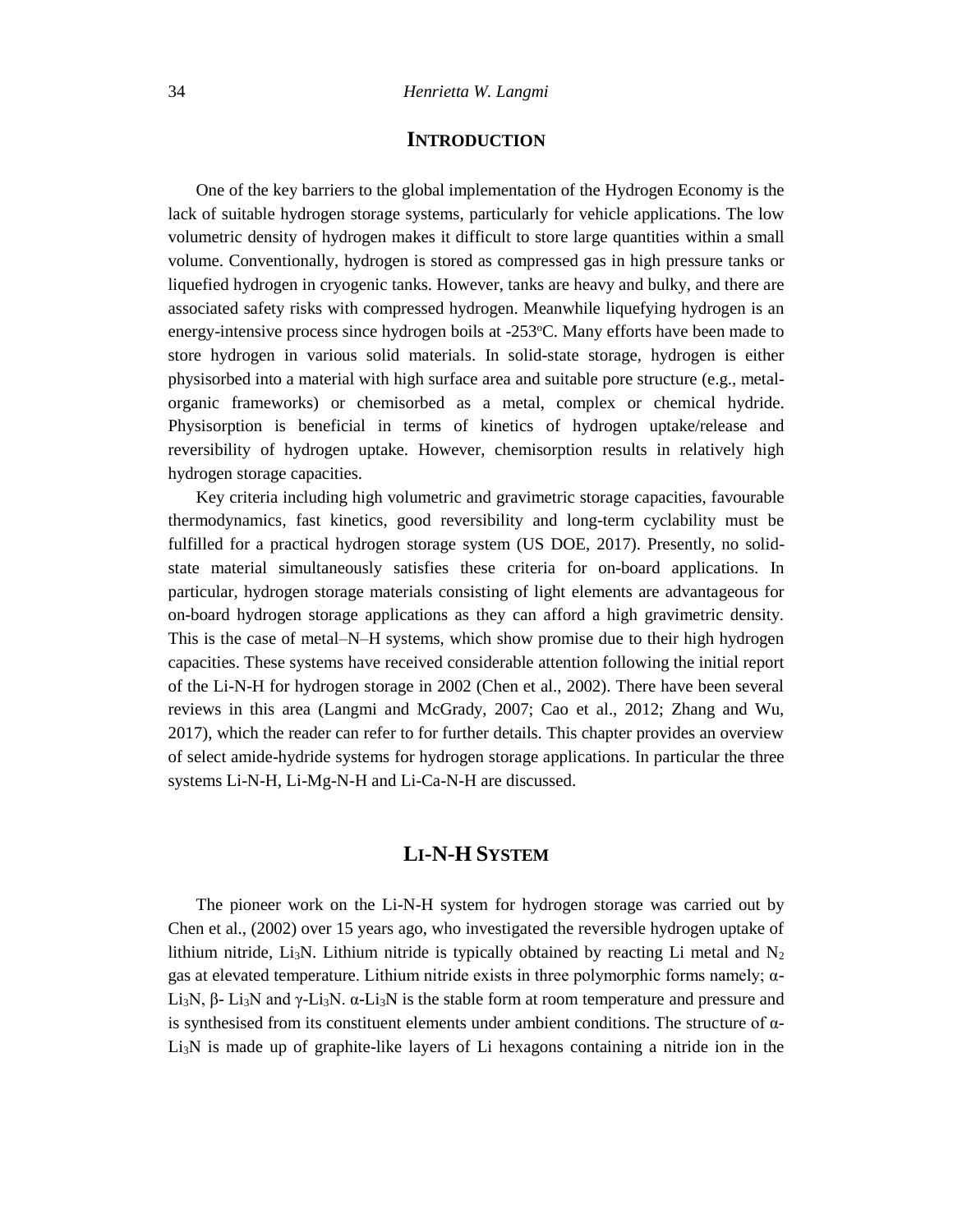middle of each hexagon. The Li<sub>6</sub>N hexagons are capped by two further Li ions located above and below the plane, which gives an  $L<sub>18</sub>N$  hexagonal bipyramidal configuration (Zintl and Brauer, 1935; Rabenau and Schulz, 1976). β- Li3N which has a sodium arsenide (Na<sub>3</sub>As) structure is produced from  $\alpha$ -Li<sub>3</sub>N at high pressures of about 4.2 kbar and 300 K (Mali et al., 1987). Meanwhile  $\gamma$ -Li<sub>3</sub>N has the structure of Li<sub>3</sub>Bi and can be produced from β- Li<sub>3</sub>N at extreme pressures of 35-45 GPa, and is stable up to 200 GPa (Lazicki et al., 2005).

The hydrogenation of  $Li<sub>3</sub>N$  is reported to occur via two main steps forming an imidehydride product in the first step and an amide-hydride product in the second step (Hu et al., 2004):

$$
Li_3N + H_2 \leftrightarrow Li_2NH + LiH \Delta H = -116 \, kJ/mol \tag{1}
$$

$$
Li_2NH + H_2 \leftrightarrow LiNH_2 + LiH \Delta H = -45 \, kJ/mol \tag{2}
$$

The above two reactions result in a theoretical hydrogen storage capacity of 5.5 and 6.5 wt.%, respectively. From equation 1,  $Li<sub>2</sub>NH$  is formed by partial hydrogenation of Li<sub>3</sub>N. Upon hydrogenation of Li<sub>3</sub>N, Li in the Li layer tend to detach from the Li<sub>3</sub>N structure and react with hydrogen to yield LiH. Concomitantly, there is substitution of H for Li, which then bonds with N to generate  $Li<sub>2</sub>NH$ . Juza and Opp (1951a) suggested Li<sub>2</sub>NH has a cubic crystal structure with  $Fm-3m$  space group and lattice parameters of a = 5.047 Å. However, in another study, powder neutron diffraction revealed the space group of this imide to be *F-43m* with almost identical lattice parameters as the former structure (Ohoyama et al., 2005). Even though both studies demonstrated cubic crystal structure with disordered hydrogen atoms, it was later shown theoretically that the *F-43m* unit cell was the most stable arrangement (Song and Guo, 2006).

The reverse reaction from equation 2 shows that  $LiNH<sub>2</sub>$  reacts with LiH to generate Li2NH in an amide-hydride reaction. Using powder X-ray diffraction, Juza and Opp (1951b) initially reported the solid-state structure of LiNH<sup>2</sup> to exist in the space group *I-4*. Using powder neutron diffraction, Yang et al., (2006) further confirmed the crystal structure of LiNH<sub>2</sub> to be tetragonal with *I-4* space group and lattice parameters of  $a =$ 5.03442 A and  $c = 10.25558$  Å, and the N-H bonds were shown to be substantially longer in agreement with theoretical predictions (Miwa et al., 2005; Herbst and Hector, 2005). Lithium amide  $(LiNH<sub>2</sub>)$  was first prepared by Titherley in 1894 by a direct reaction of metallic Li and  $NH_3$  (Titherley, 1894). It can also be prepared by reacting LiH with  $NH_3$ at 4 bar and  $100^{\circ}$ C or by ball milling pure LiH under 4 bar of NH<sub>3</sub> (Hu and Ruckenstein, 2003a; Leng et al, 2006a). Lithium hydride (LiH) crystallizes in the rock-salt structure and is usually synthesised by reacting Li metal with hydrogen gas at elevated temperatures. At ambient pressure, LiH was prepared by contacting liquid Li metal at 750°C with purified hydrogen for 12 h (Messer et al., 1958). Howie et al., (2012)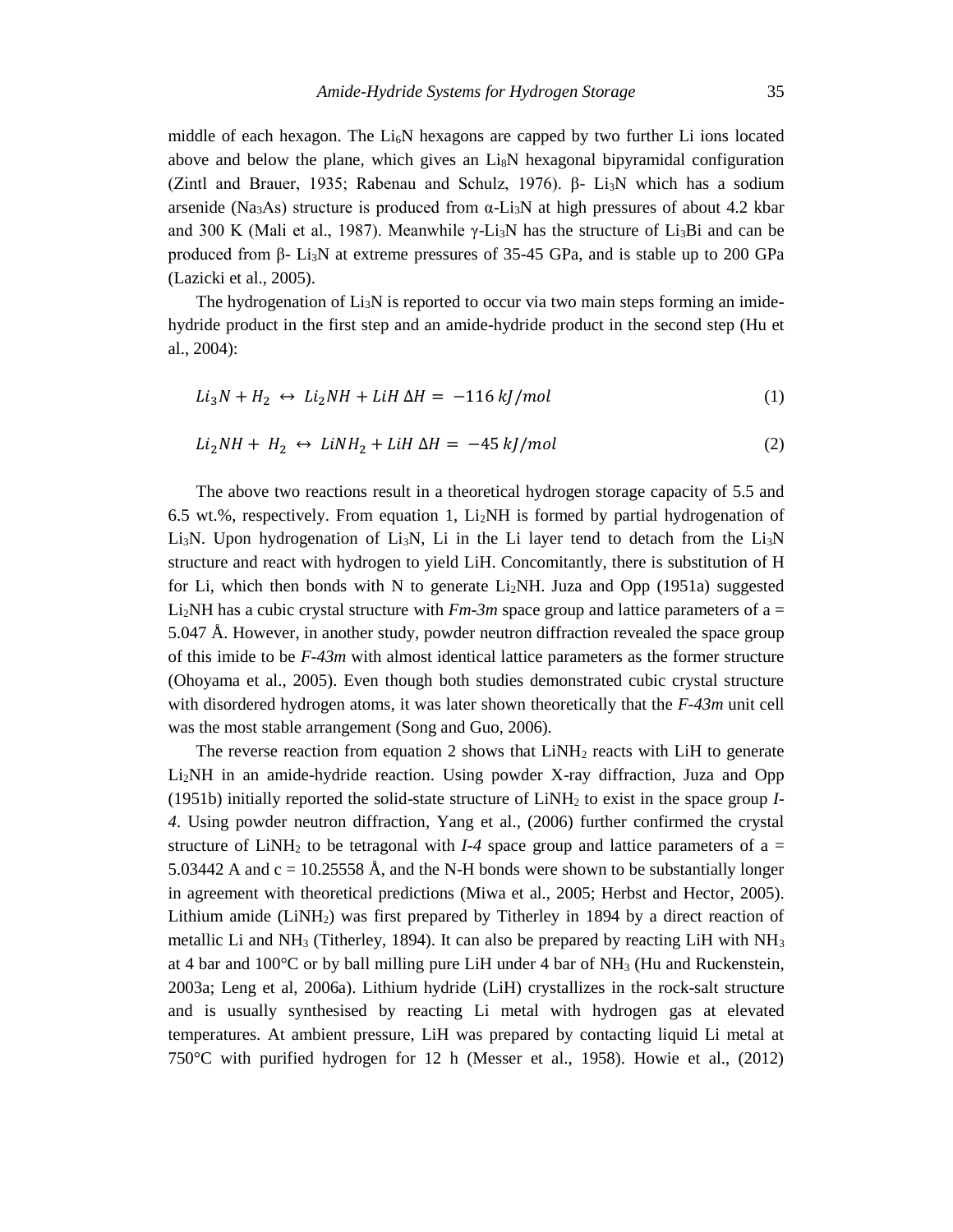reported the synthesis of LiH from its pure constituents at room temperature and pressures as low as 500 bar. In the presence of catalysts, metallic Li could be quantitatively hydrogenated to LiH at  $25-50^{\circ}$ C and ambient pressure within 2–5 h (Shih-Tsien et al., 1985).

Chen et al.,  $(2002)$  reported in their initial investigation of  $Li<sub>3</sub>N$  that hydrogen absorption started at around  $100 \text{ C}$ , and reached 9.3 wt.% after maintaining the sample at 255°C for 30 min. Upon applying high vacuum at temperatures below 200°C, approximately 6.3 wt.%  $H_2$  was released. Complete hydrogen desorption was only achieved at temperatures above 320 °C. Below 160 °C, the reaction between Li<sub>3</sub>N and H<sub>2</sub> is slow (Meisner et al., 2005) but a rapid hydrogen uptake is achieved between 170 and 210 $\rm{^{\circ}C}$  (Chen et al., 2002). At temperatures up to 280  $\rm{^{\circ}C}$ , the reversible hydrogen storage capacity of  $Li<sub>3</sub>N$  is about 5.5 wt.% because of the partial dehydrogenation of hydrogenated  $Li<sub>3</sub>N$  (Hu et al., 2005). Complete reversibility of the hydrogenation reaction of  $Li<sub>3</sub>N$  is a difficult task requiring high temperatures over long periods (Chen et al., 2002; Hu and Ruckenstein, 2003a,b). A low rehydrogenation capacity of only 0.4 wt.% was achieved for recovered Li3N material from dehydrogenation at 400°C due to sintering of the material which resulted in deactivation (Hu et al., 2005).

Hu and Ruckenstein (2004) demonstrated  $Li<sub>3</sub>N$  can be partially oxidised forming Li2O/Li3N hybrid material and hydrogenation/dehydrogenation pretreatment of this hybrid leads to faster kinetics, enhanced reversibility and excellent stability relative to pristine Li<sub>3</sub>N. The reversible capacity of Li<sub>2</sub>O/Li<sub>3</sub>N reached 5.0 wt.% in only 3 min at 180°C, and the reversible hydrogen storage capacity and absorption rate remained constant after six cycles at 198 $^{\circ}$ C. The presence of Li<sub>2</sub>O could also hinder sintering of the material by preventing the large temperature jump that usually occurs during the initial hydrogenation. However, direct doping of  $Li<sub>3</sub>N$  with ca. 5 mol%  $Li<sub>2</sub>O$  followed by annealing revealed that both binary compounds occurred as separate phases with Li2O acting as a spectator in the hydrogen storage reactions with no evidence of enhanced  $Li<sup>+</sup>$ or  $H^+$  mobility (Langmi et al., 2010). Hu et al., (2004) further showed that hydrogen storage stability of  $Li<sub>3</sub>N$  can be enhanced by preheating  $Li<sub>3</sub>N$  in vacuum at 400 $^{\circ}C$ .

Although Chen et al., (2002; 2003) reported that the first stage in dehydrogenation of the Li-N-H system may proceed according to equation 3 i.e., a direct reaction between LiNH<sup>2</sup> and LiH, Hu and Ruckenstein (2003a) demonstrated that this dehydrogenation consists of two primary steps as shown in equations 4 and 5. Chen et al., (2002) had postulated that the interaction of LiNH<sup>2</sup> with LiH is likely driven by the reaction between the positively charged hydrogen  $(H^{\delta+})$  in the amide and the negatively charged hydrogen  $(H^{\delta})$  in the hydride generating H<sub>2</sub>.

$$
LiNH_2 + LiH \rightarrow Li_2NH + H_2 \tag{3}
$$

$$
2LiNH_2 \rightarrow Li_2NH + NH_3 \Delta H = +84 \, kJ/mol \tag{4}
$$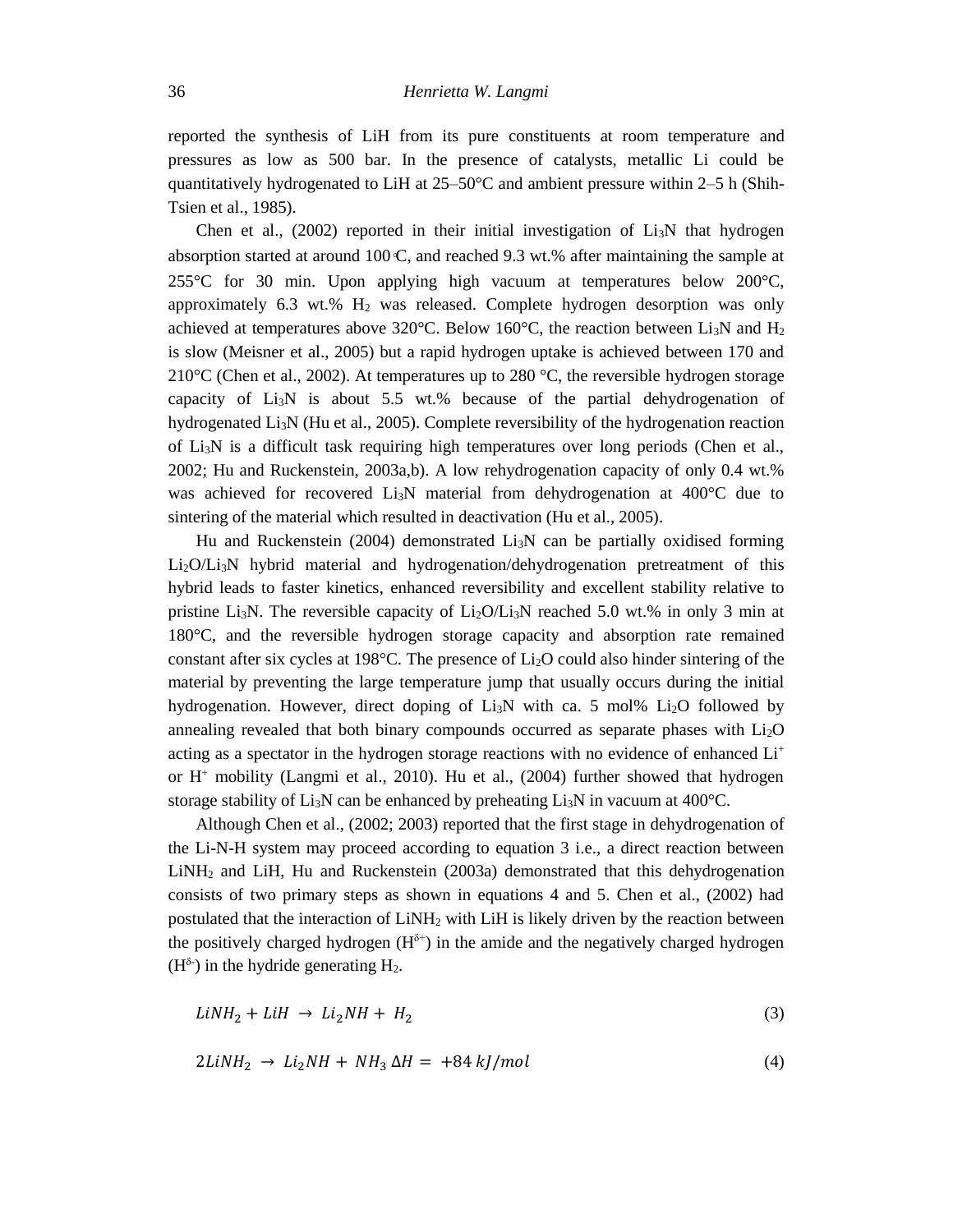$$
LiH + NH_3 \rightarrow LINH_2 + H_2 \Delta H = -42 \, kJ/mol \tag{5}
$$

Below 400 $^{\circ}$ C, the formation of NH<sub>3</sub> is thermodynamically favourable. Reaction (4) occurs very fast, in as little as 25 ms, which results in suppression of the NH<sup>3</sup> generated during the dehydrogenation reaction (Hu and Ruckenstein, 2003a). It was also revealed from NMR studies that NH<sub>3</sub> is first formed at a low temperature of about  $30^{\circ}$ C followed by its fast reaction with LiH at 150°C. In another study, it was reported that the dehydrogenation of the amide-hydride system is controlled by  $NH<sub>3</sub>$  diffusion through the  $Li<sub>2</sub>NH$  product layer on the exterior of the shrinking  $LiNH<sub>2</sub>$  core (Shaw et al., 2008). However, Hino et al., (2005a) reported the unavoidable contamination of hydrogen with about 0.1%  $NH<sub>3</sub>$  during dehydrogenation of a mixture of LiH and LiNH<sub>2</sub> at temperatures up to  $400^{\circ}$ C in a closed system. Such release of NH<sub>3</sub> is detrimental to the PEM fuel cell as it can poison the fuel cell catalyst.

Although numerous studies have investigated hydrogenation/dehydrogenation of the Li–N–H system, the underlying reaction pathway is still unclear. More recent investigations have indicated a more complex reaction pathway for the Li-N-H system than initially depicted by Chen et al., (2002). In a subsequent study by Chen et al., (2003), non-stoichiometric phases in the Li–N–H system was inferred. In this case, from the dehydrogenation product of a LiNH<sub>2</sub> + 2LiH mixture, a cubic phase like that of Li2NH, but with a 'shrunken lattice', was tentatively assigned a composition of  $Li_{2,2}NH_{0.8}$ . From deuteration studies of  $Li_{3}N$ , Weidner et al., (2007) reported the presence of non-stoichiometric phases with composition-dependent lattice parameters as well as the identification of Li4ND and the inhibition of LiD formation at low deuterium content. They therefore postulated that non-stoichiometric phase is intermediate between Li4ND and Li2ND, with a composition of Li2+*y*ND. By employing *in-situ* synchrotron X-ray powder diffraction to investigate the hydrogenation and dehydrogenation reactions of the Li-N-H, Makepeace et al., (2014) reported the formation of non-stoichiometric intermediate species of the form  $Li_{1+x}NH_{2-x}$ . Two models were proposed that demonstrated the possibility of non-stoichiometric phases across the whole range of hydrogen content in the Li–N–H system (Bull et al., 2010). Firstly, the  $Li_{2-y}NH_{1+y}$ intermediate that forms during the LiNH<sub>2</sub> to Li<sub>2</sub>NH transition and secondly, the Li<sub>2+y</sub>NH intermediate that forms during the  $Li<sub>4</sub>NH$  to  $Li<sub>2</sub>NH$  transition. Non-stoichiometric phases containing  $N^{3-}$ , H<sup>-</sup> and  $(NH)^{2-}$  anions have been proposed to form between Li<sub>4</sub>NH and Li2NH, which react to form a non-stoichiometric solid solution of composition Li4−2*x*N1−*x*H1−*x*(NH)*<sup>x</sup>* (Tapia-Ruiz et al, 2013).

Many studies have focussed on the reversible reaction between  $LiNH<sub>2</sub>$  and  $LiH$ (equation 3) since this reaction has a smaller enthalpy change and can potentially release 6.5 wt.% hydrogen relatively easily. In order to enhance performance of the Li-N-H system various approaches such as modification of the microstructure of the material and employment of catalysts or dopants have been pursued. For enhancement of the kinetics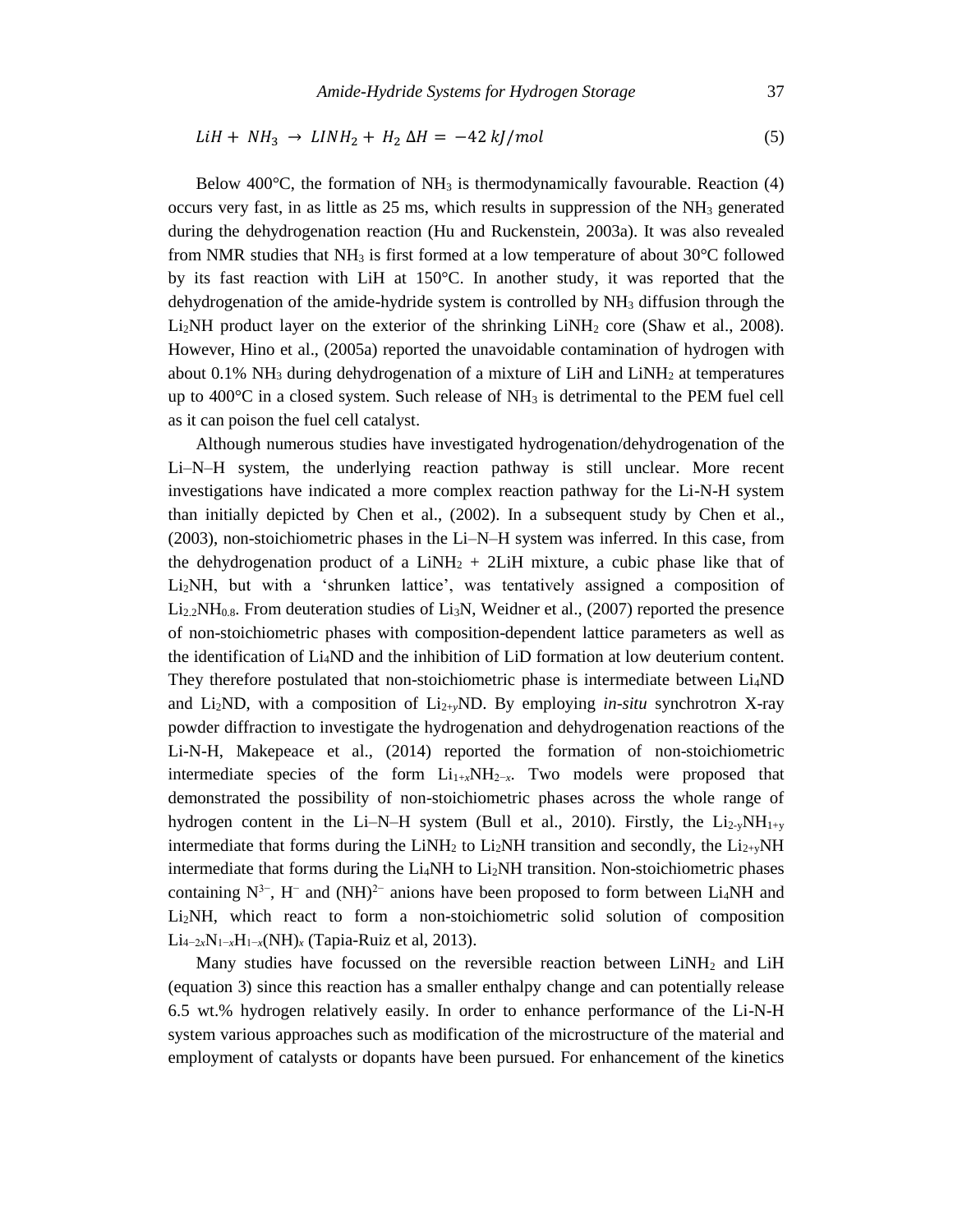of the Li-N-H system, ball milling has been employed which reduced the particle sizes of the reactants and improved the kinetics of the reaction (Varin et al., 2010; Yao et al., 2007). Markmaitree et al., (2006) demonstrated that ball milling lowered the onset decomposition temperature of  $LiNH<sub>2</sub>$  from 120 $^{\circ}$ C to room temperature. Nevertheless, a temperature of 230°C was needed for complete decomposition. Reduced particle size, increased surface area and decreased activation energy were identified as the principal factors responsible for the enhanced decomposition of LiNH2. Using a combination of microstructure modification (such as by ball milling) and the addition of a catalyst the desorption temperature and kinetics of hydrogen uptake/release can be improved. The effect of catalysts on the desorption properties of ball-milled mixtures of  $LiNH<sub>2</sub>$  and  $LiH$  $(1:1 \text{ molar ratio})$  with 1 mol% of several catalysts (Fe, Co, or Ni nanoparticles, TiCl<sub>3</sub> and VCl3) was investigated (Ichikawa et al., 2004; 2005a). In the absence of a catalyst hydrogen was released between 180 and 400 $^{\circ}$ C alongside a considerable amount of NH<sub>3</sub> (Ichikawa et al., 2004). The best hydrogen desorption properties was recorded for the mixture containing 1 mol% TiCl<sub>3</sub>. The latter desorbed 5.5–6.0 wt.% hydrogen at 150–  $250^{\circ}$ C and displayed relatively fast kinetics and good reversibility with no NH<sub>3</sub> release (Ichikawa et al., 2005a). The catalytic effect on the hydrogen storage properties of LiNH2/LiH system can be further affected by the particle size of added catalysts (Isobe et al., 2005). The LiNH2/LiH mixtures suffer from unfavorable dehydrogenation enthalpy with a minimum temperature of 255<sup>o</sup>C required to reach an equilibrium pressure of 1 bar during dehydrogenation (Cao et al., 2012). Other research has focussed primarily on the thermodynamic destabilisation of reaction 3 by partial substitution of Li with other elements of higher electronegativity. This is achieved by substituting either  $LiNH<sub>2</sub>$  or  $LiH$ with the corresponding metal (M)-based compound resulting in Li-M-N-H systems such as the selected systems discussed in the next sections of this chapter.

#### **LI-MG-N-H SYSTEM**

Among the mixed metal amide-hydride systems, Li-Mg-N-H has been most widely studied for hydrogen storage applications. Various combinations of either  $LiNH<sub>2</sub>$  and MgH<sub>2</sub> or LiH and Mg(NH<sub>2</sub>)<sub>2</sub> can give rise to this mixed metal amide-hydride system. MgH<sup>2</sup> on its own has received attention as a hydrogen storage material due to its high gravimetric and volumetric hydrogen storage capacity (7.6 wt %  $H_2$  and 110 g  $H_2/L$ , respectively). However, it suffers from sluggish kinetics. MgH<sub>2</sub> occurs in several forms; α-MgH<sup>2</sup> crystallises in the tetragonal space group (rutile-type structure, *P*42*/mnm*) at ambient conditions (Zachariasen et al, 1980; Bastide et al., 1963). At high temperatures and pressures, a structural rearrangement occurs causing  $\alpha$ -MgH<sub>2</sub> to transform into the orthorhombic γ-MgH<sub>2</sub> with α-PbO<sub>2</sub> type structure. Meanwhile the solid-state structure of  $Mg(NH_2)_2$  consists of a tetragonal unit cell with space group  $I4_1/acd$  (Jacobs et al., 1969),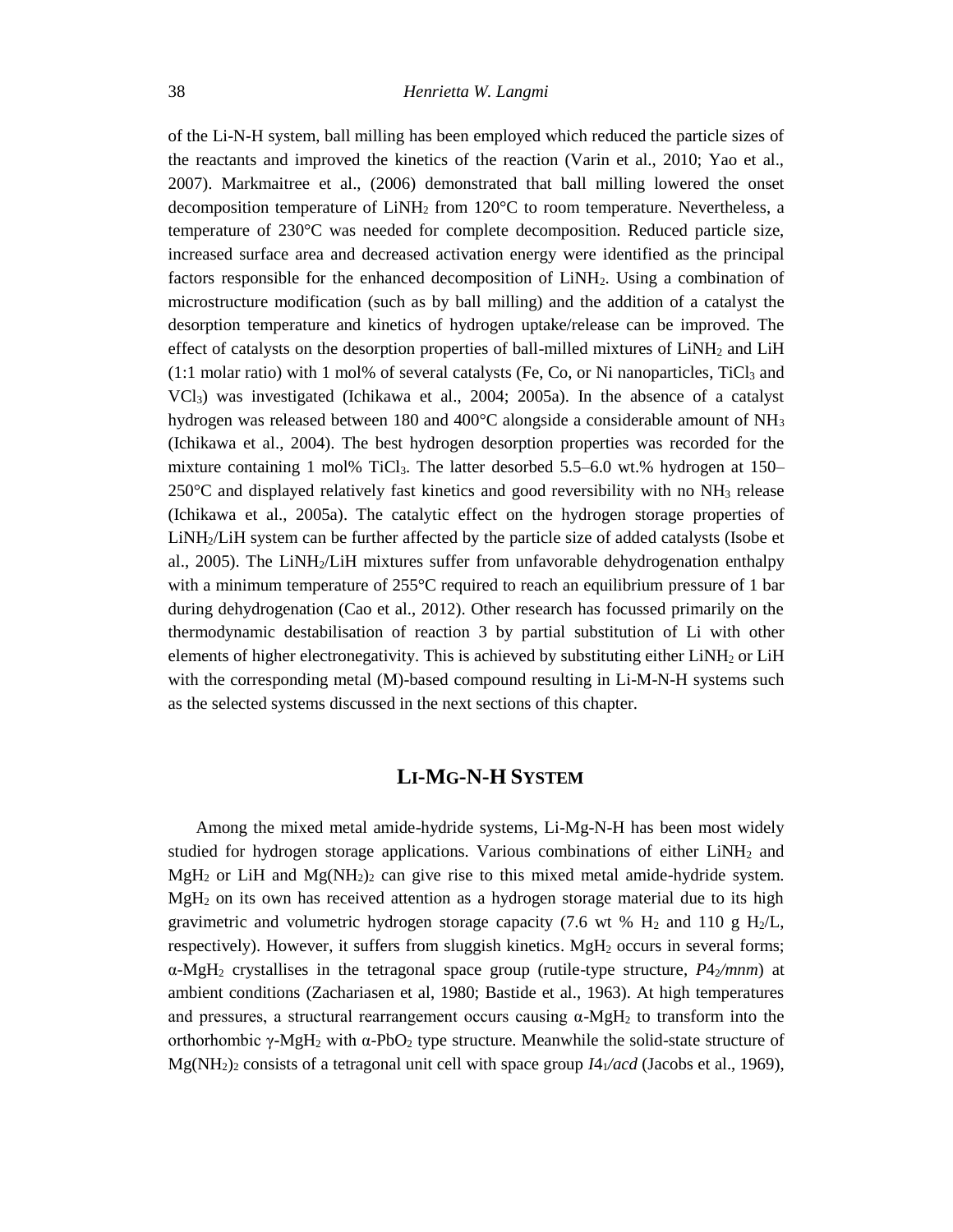and this amide can be prepared by reacting  $MgH_2$  (or  $Mg$ ) with  $NH_3$  (Serby et al., 2007). Decomposition of  $Mg(NH_2)$  at elevated temperatures of about 200 °C yields the imide  $(MgNH)$  and  $NH_3$  (Leng et al., 2004a). In the Li-Mg-N-H system, Li is partially substituted with Mg, which has a higher electronegativity. A key factor in the destabilisation of the  $[NH_2]$ <sup>-</sup> anion is charge compensation by the  $Li^+$  cation, thus, by substituting with a more electronegative element like Mg, the ionic interaction with this anion is weakened (Orimo et al., 2004).

The reaction between  $LiNH<sub>2</sub>$  and  $MgH<sub>2</sub>$  was first reported in 2004. When LiH is replaced with  $MgH_2$  in the Li-N-H system the plateau pressure is increased considerably from 0.1 MPa at 250°C for the Li-N-H system to 3 MPa at 200°C for the Li-Mg-N-H system (Luo, 2004a; Xiong et al., 2004). When  $LiNH<sub>2</sub>$  was partially substituted with 10 mol% Mg, the H<sup>2</sup> desorption temperature reduced substantially compared to unsubstituted  $LiNH<sub>2</sub>$  (Nakamori and Orimo, 2004). Furthermore, the temperature decreased as the Mg content was increased (Orimo et al., 2004). Shahi et al., (2008) investigated a ball-milled mixture of  $LiNH<sub>2</sub>$  and  $MgH<sub>2</sub>$ , and described the dehydrogenation reaction as follows:

$$
2LiNH2 + MgH2 \rightarrow Li2NH + MgNH + 2H2 \leftrightarrow Mg(NH2)2 + 2LiH
$$
 (6)

A mixture of LiNH<sub>2</sub> and MgH<sub>2</sub> was found to readily decompose at about 200 $^{\circ}$ C when 30 bar hydrogen gas was applied (Luo, 2004b). A hydrogen storage capacity of 4.5 wt.% was achieved and the enthalpy change was 39 kJ/mol. The PCT isotherms revealed that the decomposition occurred through a two-step process (Luo and Sickafoose, 2006). The sloping part of the PCT plot could attributed to the formation of an intermediate  $Li<sub>2</sub>MgN<sub>2</sub>H<sub>3</sub>$ , and the plateau could be ascribed to the uptake of three hydrogen atoms leading to the formation of  $Mg(NH_2)$ <sub>2</sub> and LiH.

An investigation was conducted on the reaction of 2:1 molar ratio of  $LiNH<sub>2</sub>$  and MgH<sub>2</sub> at 50-350  $\circ$ C (Xiong et al., 2004). It was shown that hydrogen was released at 166°C compared to 272°C for the ternary Li-N-H system. Analysis of the dehydrogenated material by XRD revealed that it was the mixed imide  $Li<sub>2</sub>Mg(NH)<sub>2</sub>$ depicted in equation 7.

$$
2LiNH2 + MgH2 \leftrightarrow Li2Mg(NH)2 + 2H2
$$
\n(7)

However, upon rehydrogenation, XRD analysis revealed that the rehydrogenated material consisted of  $Mg(NH_2)_2$  and LiH and not the initial components i.e., LiNH<sub>2</sub> and  $MgH<sub>2</sub>$ , suggesting that it is thermodynamically favourable for the -NH<sub>2</sub> group to bond with Mg instead of Li. Xiong et al. (2004) thus suggested that the following chemical reaction (equation 8) is responsible for reversible hydrogen storage in the Li-Mg-N-H system.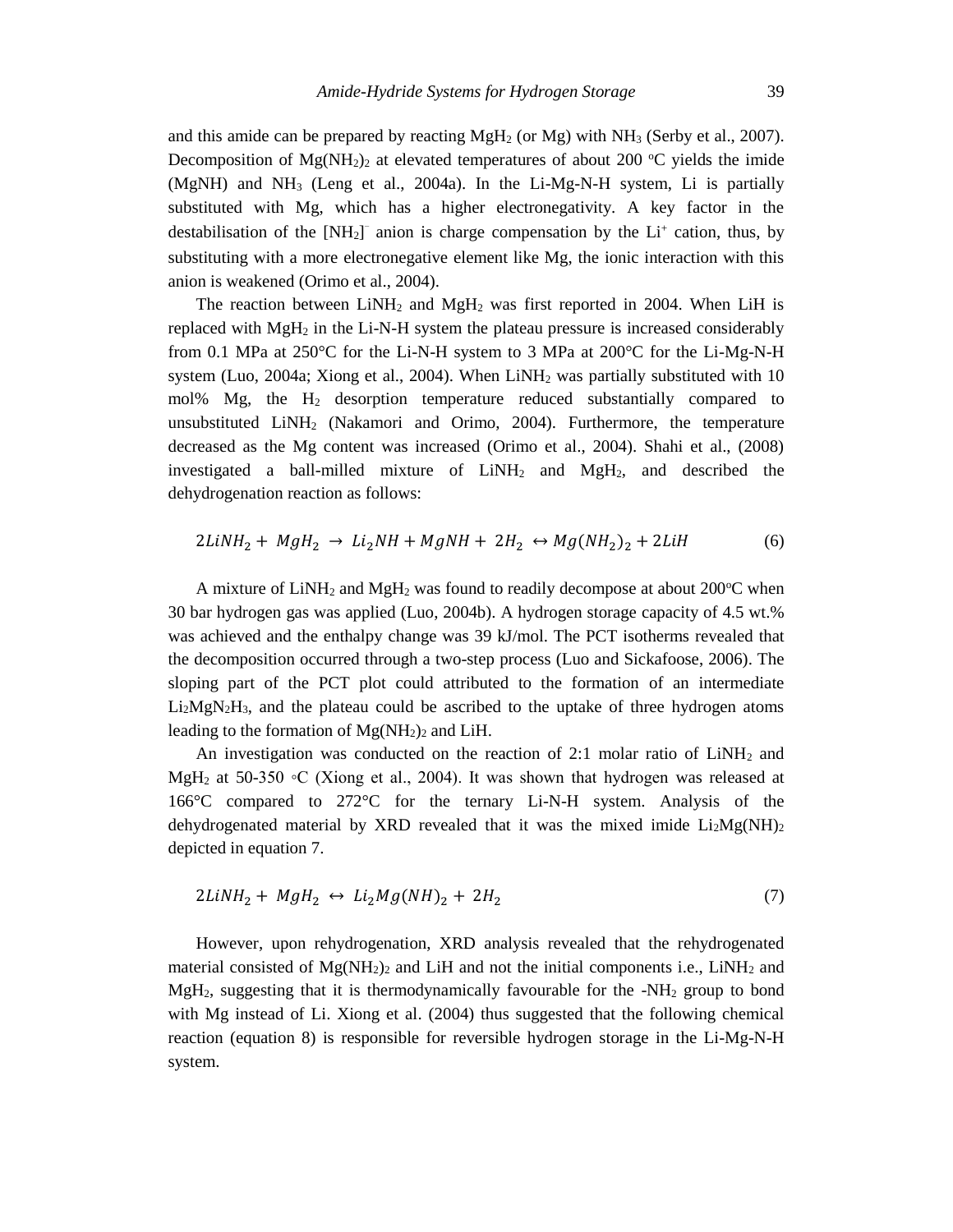$$
Mg(NH_2)_2 + 2LiH \leftrightarrow Li_2Mg(NH)_2 + 2H_2 \tag{8}
$$

Equation 7 gives a theoretical hydrogen storage capacity of 5.6 wt. %. Further analysis indicated a more complex reaction mechanism than the single-step reaction depicted in equation 7 (Xiong et al., 2006).

Rijssenbeek et al., (2008) reported that the crystal structure of  $Li<sub>2</sub>Mg(NH)<sub>2</sub>$ undergoes two structural transitions from orthorhombic (with space group *Iba*2 or *Ibam* and lattice parameters a = 9.7837 Å, b = 4.9893 Å, c = 5.1984 Å) to primitive (with space group *P-43 m* and lattice parameter  $a = 5.0268$  Å) at intermediate temperature (350°C) followed by a face-centered cubic crystal structure (with space group *Fm-3 m* and lattice parameter a = 5.0988 Å) at high temperature (500 $^{\circ}$ C). The structural changes arise as a result of disordering of the Li, Mg and cation vacancies as a function of temperature. Osborn et al., (2007) found that for a 1:1 mixture of  $LiNH<sub>2</sub>$  and MgH<sub>2</sub>, decomposition at  $210^{\circ}$ C leads to the formation of Li<sub>2</sub>Mg<sub>2</sub>(NH)<sub>3</sub>, LiH and MgH<sub>2</sub>. The hydrogen desorption capacity for such a system reached 6.1 wt.% and an endothermic enthalpy value of 45.9 kJ/mol was achieved (Liu et al., 2008).

There has been many efforts towards combining  $Mg(NH_2)_2$  and LiH in various molar ratios (Ichikawa et al., 2005b; Leng et al., 2005; Leng et al., 2004b; Luo and Sickafoose, 2006; Nakamori et al., 2004). A 3:8 molar mixture of  $Mg(NH_2)$  and LiH that was initially ball-milled and then dehydrogenated at 200°C under high vacuum (Ichikawa et al., 2005b) was investigated. From P–C–T measurements at 200 ◦C two-plateaux-like behaviour was observed and the sample was fully hydrogenated under 9 MPa  $H_2$ . On the other hand, the P–C–T curve at 150 $\degree$ C displayed a single-plateau-like behaviour and was only partially hydrogenated under the same  $H_2$  pressure. Leng et al., (2005) also investigated a 3:8 molar mixture of  $Mg(NH_2)$  and LiH and reported that hydrogen desorption began at 140°C, with a peak desorption at 190°C, and negligible  $NH<sub>3</sub>$  emission. This Li-Mg-N-H system exhibited enhanced properties over that of Li-N-H system with a reversible hydrogen storage capacity of approximately 7.0 wt.% at moderate temperature and pressure according to the following reaction:

$$
3Mg(NH_2)_2 + 8LiH \leftrightarrow Mg_3N_2 + 4Li_2NH + 8H_2 \tag{9}
$$

It has been reported that reaction (9) is more complex comprising of multiple intermediate reactions mediated by  $NH<sub>3</sub>$  (Leng et al., 2004b; 2006b; Shigehito et al., 2008). Leng et al., (2004b) indicated that the reaction proceeded by the following three types of elementary reactions mediated by  $NH_3$ : In the first step,  $3Mg(NH_2)$ <sub>2</sub> decomposes to  $Mg_3N_2$  and  $4NH_3$  through 3MgNH; this is followed by a reaction between  $4NH_3$  and 4LiH to form  $4LiNH<sub>2</sub>$  and  $4H<sub>2</sub>$ ; and finally  $4LiNH<sub>2</sub>$  and remaining  $4LiH$  react and decompose to form 4Li2NH and 4H2. Ikeda et al., (2011) studied the cyclic performance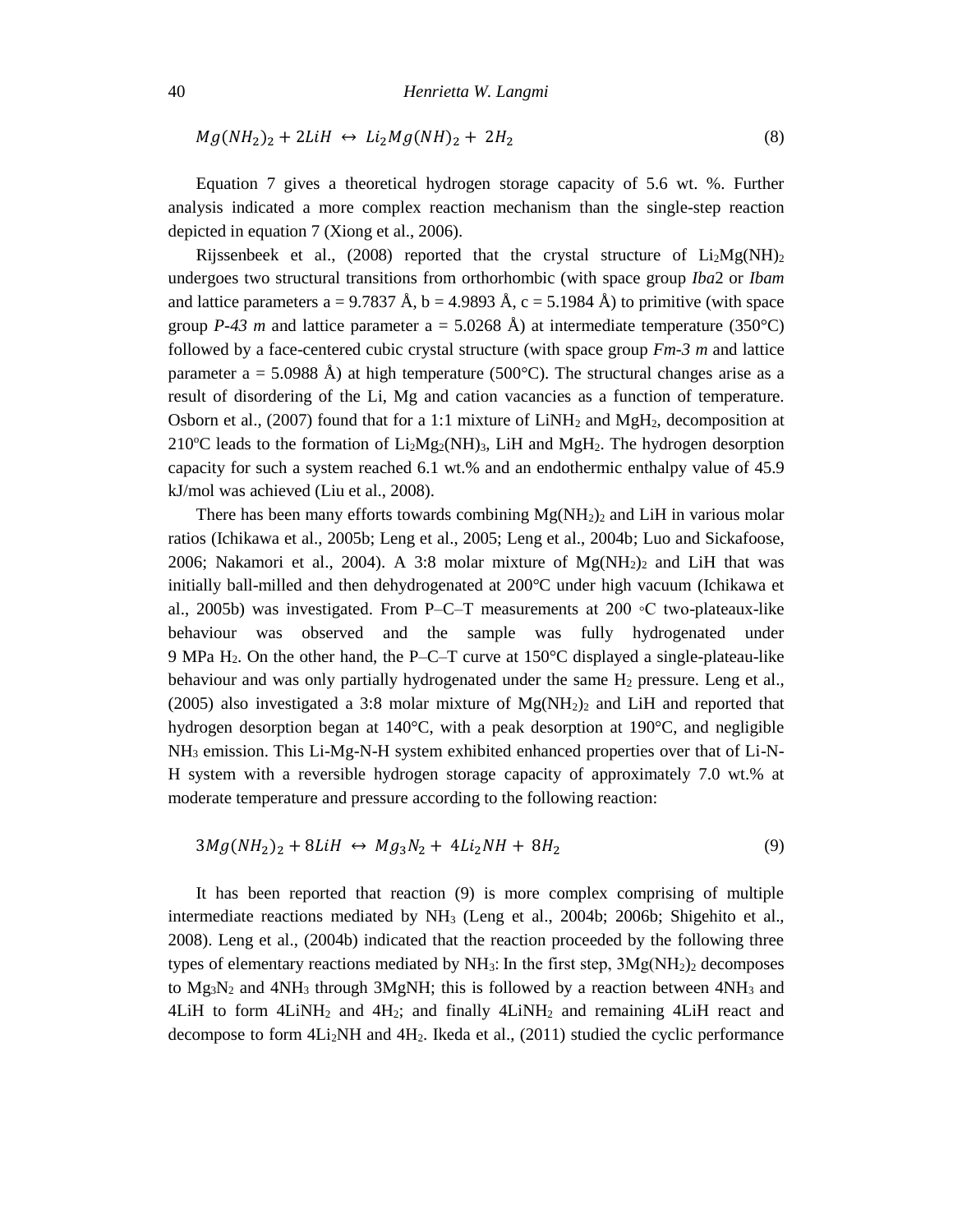of  $Mg(NH_2)_2/LiH$  in a 3:8 molar ratio. Trace amounts of  $NH_3$  accompanied hydrogen release and the hydrogen storage capacity reduced as NH<sub>3</sub> concentration increased.

Changing the ratio of  $Mg(NH_2)/LiH$  in the Li-Mg-N-H system can have negative or positive consequences on the hydrogen storage properties. In a 1:4 mixture of  $Mg(NH<sub>2</sub>)<sub>2</sub>/LiH$  the hydrogen storage capacity is enhanced to 9.1 wt.%, and Li<sub>3</sub>N and  $Mg_3N_2$  are generated upon decomposition in vacuum at temperatures up to 500°C (Nakamori et al., 2005). As earlier indicated, a 1:2 mixture of  $Mg(NH_2)$  and LiH releases 5.6 wt.% hydrogen and forms  $Li<sub>2</sub>Mg(NH)<sub>2</sub>$  at 200°C (Luo, 2004a; Xiong et al., 2004; Xiong et al,, 2005; Luo and Sickafoose, 2006). Further investigation of the  $Mg(NH<sub>2</sub>)<sub>2</sub>/LiH$  system in 1:1, 1:2 and 1:3 ratios indicated that reducing the amount of LiH in the mixture leads to an increase in the release of  $NH<sub>3</sub>$  from the system (Xiong et al., 2006). Cao et al., (2012) pointed out that  $Li<sub>2</sub>Mg(NH)<sub>2</sub>$  is a thermodynamically stable phase, which means that for the  $Mg(NH_2)_2/LiH$  system the most promising composition with the highest hydrogen capacity and the lowest operating temperature has a molar ratio of 1:2. Furthermore, similar features of the PCT isotherms in terms of the dehydrogenation plateau pressures for the  $Mg(NH_2)_2/LiH$  system in 1:2, 1:4 and 3:8 molar ratios indicates that these systems are thermodynamically similar in that respect (Aoki et al., 2007; Cao et al., 2012). Cao et al., (2012) concluded that the key dehydrogenation reaction in the lower temperature range can hardly be modified by changing the molar ratio of  $Mg(NH_2)_2/LiH$ .

Apart from understanding the mechanisms various investigations involving addition of dopants have been conducted to enhance the hydrogenation/dehydrogenation kinetics of the Li-Mg-N-H system. Transition metal halides (including TiCl<sub>3</sub>, VCl<sub>3</sub>, ScCl<sub>3</sub> and  $NiCl<sub>2</sub>$ ) were used as additives on a 1:1 LiNH<sub>2</sub>/MgH<sub>2</sub> system (Price et al., 2012). Hydrogen desorption temperature was lowered in the presence of the additive in the order:  $TiCl_3 > ScCl_3 > VCl_3 > NiCl_2$ . The isothermal sorption kinetics of the modified systems were only slightly improved after the first dehydrogenation cycle relative to the unmodified system but were considerably improved in rehydrogenation cycles. When the dehydrogenation characteristics of 1:2 Mg(NH<sub>2</sub>)<sub>2</sub>/LiH mixture before and after adding V,  $V<sub>2</sub>O<sub>5</sub>$  or VCl<sub>3</sub> catalysts were compared, the effectiveness of the catalysts was in the order:  $VCl_3 > V > V_2O_5$  (Shahi et al., 2010). Addition of V, V<sub>2</sub>O<sub>5</sub> and VCl<sub>3</sub> reduced the decomposition temperature of the mixture and enhanced the desorption kinetics.

Inclusion of LiBH<sub>4</sub> in the LiNH<sub>2</sub>-MgH<sub>2</sub> system led to an improvement in sorption kinetics via reduction of the onset temperature (Yang et al., 2008). In this case,  $LiNH<sub>2</sub>$ first reacted with LiBH<sub>4</sub> to yield  $Li_4BN_3H_{10}$ , which then reacted with MgH<sub>2</sub> to pre-form  $Li<sub>2</sub>Mg(NH)<sub>2</sub>$  nuclei for the subsequent reaction between Mg(NH<sub>2</sub>)<sub>2</sub> and LiH, and thus improved the overall kinetics of the reaction. Meanwhile KH has been demonstrated to remarkably improve hydrogen desorption properties of the  $Mg(NH_2)_2/LiH$  system (Wang et al., 2009). Hydrogen desorption began at ca. 80 °C. Approximately 5 wt % of hydrogen could be reversibly stored at about 107 $\degree$ C compared to 186 $\degree$ C for the system without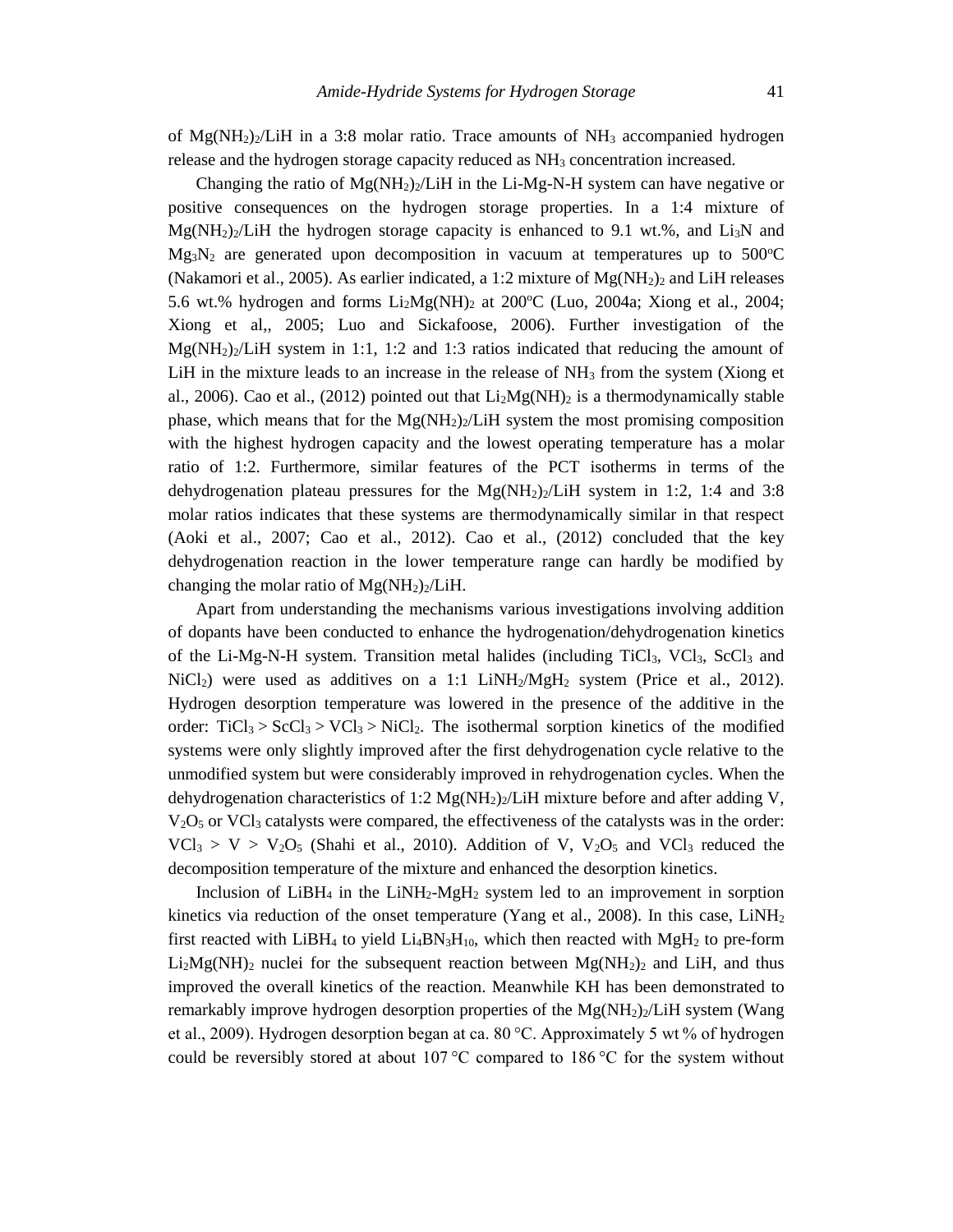additive. The enhanced reaction kinetics was attributed to the presence of potassium in the reacting system, which weakened the amide N-H and imide Li-N bonds. It has been shown that addition of NaOH to a 1:2  $Mg(NH_2)/LiH$  system leads to enhanced dehydrogenation/hydrogenation kinetics (Liang et al., 2011).

More recently, Cao et al., (2017) studied the effect of dopant  $Sr(OH)_2$  on the 1:2  $Mg(NH_2)_2/LiH$  system. The work showed that both the thermodynamic and kinetic properties of this amide-hydride system was affected by the presence of  $Sr(OH)<sub>2</sub>$ . When  $0.1$  mol Sr(OH)<sub>2</sub> was added both the dehydrogenation onset and peak temperatures decreased by *ca.* 70 and 13°C, respectively. Furthermore, the de/re-hydrogenation rates of one time at 150 $\degree$ C accelerated compared to the pristine Mg(NH<sub>2</sub>)<sub>2</sub>/LiH system. The overall reaction enthalpy of the  $0.1$  Sr(OH)<sub>2</sub>-doped sample was calculated to be 44 kJ/mol. The aforementioned studies thus illustrate the potential of additives in the enhancement of hydrogen storage properties of the Li-Mg-N-H system. Furthermore, decreasing the particle size of the reactants provides effective means of enhancement of the dehydrogenation/hydrogenation kinetics of the Li-Mg-N-H system. For instance, the effect of different high energy milling times as well as the addition of catalysts ( $Nb<sub>2</sub>O<sub>5</sub>$ , TiCl<sub>3</sub> and graphite) on the hydrogen absorption/desorption kinetics of 2:1.1 LiNH<sub>2</sub>/MgH<sub>2</sub> mixture was studied (Barison et al., 2008). It was found that a prolonged milling time effectively enhanced the dehydrogenation/hydrogenation kinetics, irrespective of the presence or absence of any type of catalyst. The improvement in kinetics was attributed to the reduced average crystallite size, which led to increased surface to bulk ratio, thereby improving the solid–solid reactivity and shortening the hydrogen diffusion paths.

#### **LI-CA-N-H SYSTEM**

Similarly, to LiNH<sub>2</sub>-LiH reactions, amide-hydride reactions involving  $Ca(NH<sub>2</sub>)<sub>2</sub>$  and CaH<sub>2</sub> have been reported with CaNH formed upon heating to 300 $\degree$ C and Ca<sub>2</sub>NH formed after heating to 500°C (Hino et al., 2005b; Wu, 2008). The synthesis of  $Ca(NH<sub>2</sub>)<sub>2</sub>$  can be carried out mechano-chemically by ball milling of calcium hydride (CaH<sub>2</sub>) in NH<sub>3</sub> atmosphere at room temperature (Wu, 2008). The pioneer work on the Li-Ca-N-H system was reported by Xiong et al., (2004) in their investigation of on ternary imides for hydrogen storage. It was demonstrated that the operation temperature of the Li–Ca–N–H system is significantly lower than that of the Li–N–H and Li-Mg-N-H systems, which makes it attractive for hydrogen storage applications. However, the reversible hydrogen storage capacity for Li-Ca-N-H is also lower than that of the latter two systems. It was shown that Li-Ca-N-H starts to absorb hydrogen at about  $70^{\circ}$ C peaking at  $132^{\circ}$ C, which were lower than the values for Li-Mg-N-H (100 and 157 $\degree$ C, respectively). Hydrogenated Li-Ca-N-H releases hydrogen at about  $100^{\circ}$ C with two desorption peaks observed at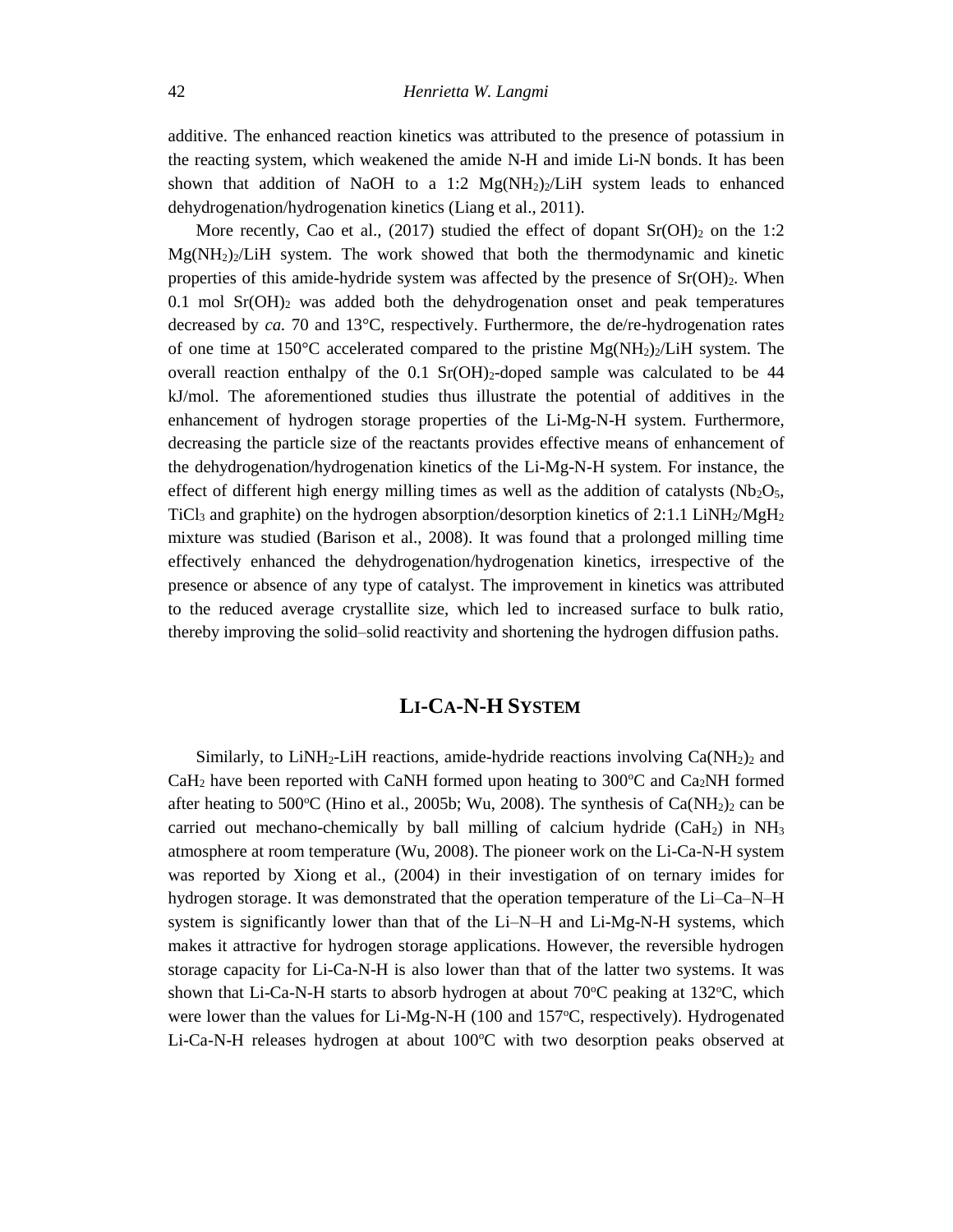approximately  $140^{\circ}$ C and  $206^{\circ}$ C. Meanwhile, Li-Mg-N-H, displays a major desorption peak at  $166^{\circ}$ C.

Further work on the Li–Ca–N–H system was carried out by Tokoyoda et al., (2007) on two kinds of ball-milled mixtures:  $1:2 \text{ Ca(NH}_2)/L\text{H}$  and  $1:2 \text{ CaH}_2/L\text{iNH}_2$ . About 4.5 wt.% hydrogen was desorbed starting at about 100 °C, peaking at around 200 and 220 $^{\circ}$ C for the composites of CaH<sub>2</sub>/LiNH<sub>2</sub> and Ca(NH<sub>2</sub>)<sub>2</sub>/LiH, respectively. After heating up to 400°C the dehydrogenated states of both systems formed "an unknown imide phase." Meanwhile after heating up to 200°C in vacuum the dehydrogenated states composed of the mixed phases of Li2NH and CaNH. The hydrogen desorption reactions from both systems were expressed as follows:

$$
Ca(NH2)2 + 2LiH \leftrightarrow CaNH + Li2NH + 2H2
$$
  
\n
$$
\rightarrow
$$
"unknown imide phase" + 2H<sub>2</sub> (10)

$$
CaH_2 + 2LiNH_2 \rightarrow CaNH + Li_2NH + 2H_2
$$
  
\n
$$
\rightarrow
$$
"unknown imide phase" + 2H<sub>2</sub> (11)

Upon rehydrogenation the unknown imide phases transformed into the composite of  $Ca(NH<sub>2</sub>)<sub>2</sub>$  and LiH. Therefore, the reversible reaction in the Li–Ca–N–H systems is given by equation 12:

$$
CaH_2 + 2LiNH_2 \rightarrow CaNH + Li_2NH + 2H_2 \leftrightarrow Ca(NH_2)_2 + 2LiH \tag{12}
$$

Chu et al., (2010) investigated the dehydrogenation/rehydrogenation behaviour of three LiNH<sub>2</sub>/CaH<sub>2</sub> samples with molar ratio of 2:1, 3:1 and 4:1. It was found that 2:1 LiNH<sub>2</sub>/CaH<sub>2</sub> transforms to ternary imide Li<sub>2</sub>Ca(NH)<sub>2</sub> after desorption of about 4.5 wt.%  $H<sub>2</sub>$  at 350°C. Its reversible hydrogen storage capacity was 2.7 wt.% at 200°C. This ternary imide likely corresponds to the unknown imide phase in equation 11, which Wu et al., (2007) had also previously identified through XRD and Rietveld refinement. Therefore the ternary imide  $Li_2Ca(NH)_2$  is formed via equation 13:

$$
2LiNH2 + CaH2 \rightarrow Li2Ca(NH)2 + 2H2
$$
\n(13)

The crystal structure of  $Li_2Ca(NH)_2$  was determined using neutron powder diffraction data by Wu (2008). The structure was reported to be composed of infinite layers of edgeshared Ca[NH] $_6$  octahedra separated by Li cations. The mobile  $Li^+$  ions within the twodimensional channels defined by  $Ca[NH]_6$  octahedra layers were found to influence the hydrogenation properties of the ternary imide.

For the 4:1 LiNH<sub>2</sub>/CaH<sub>2</sub> mixture, after dehydrogenation at  $350^{\circ}$ C, it transformed to a new compound with composition, Li<sub>4</sub>CaN<sub>4</sub>H<sub>6</sub> (equation 14). However, rehydrogenation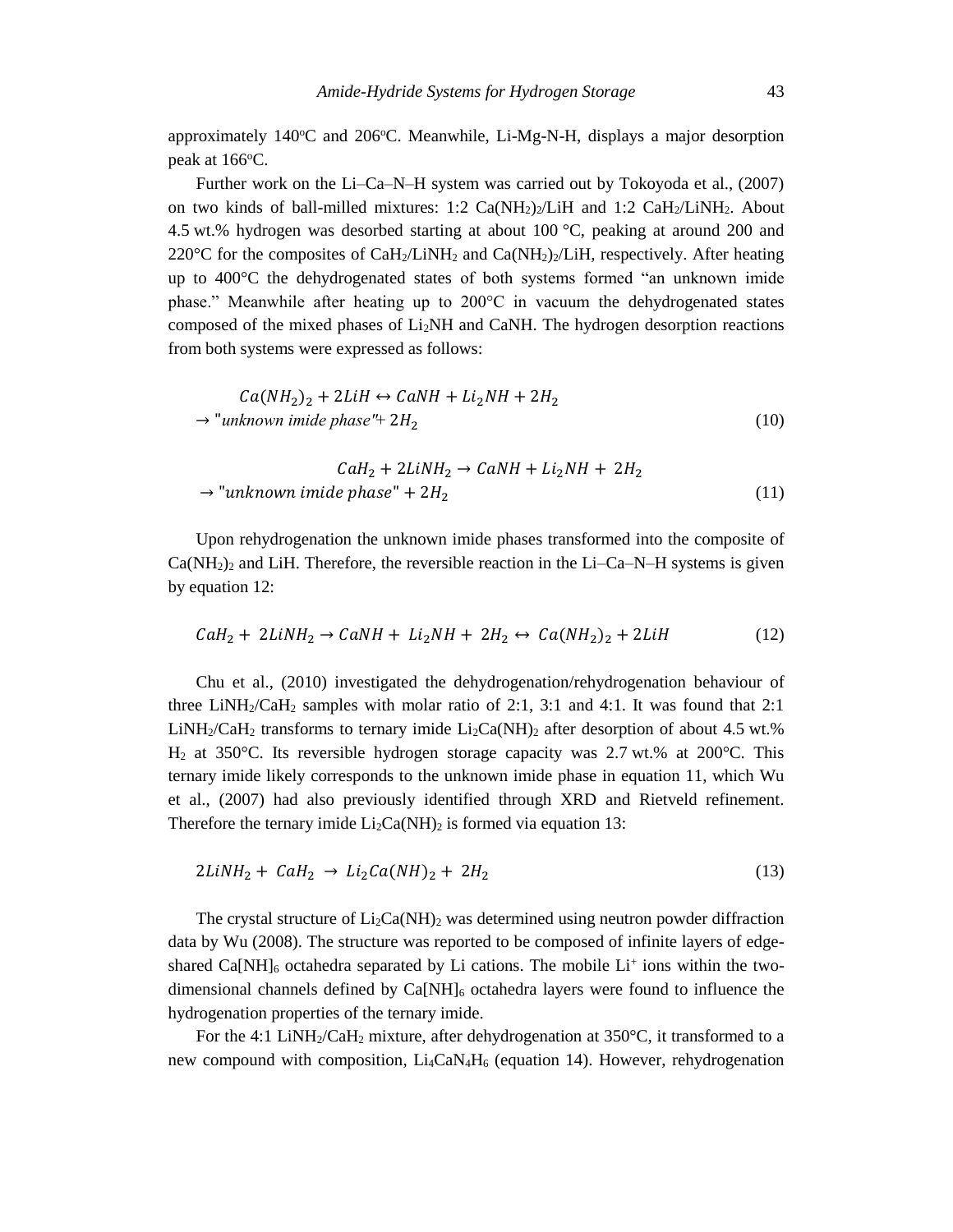of both  $LiCa(NH)_2$  and  $Li_4CaN_4H_6$  yielded  $LiNH_2$ , LiH and the solid solution of  $2CaNH$ - $Ca(NH<sub>2</sub>)<sub>2</sub>$ .

$$
2LiNH2 + CaH2 \rightarrow Li4CaN4H6 + 2H2
$$
\n(14)

Despite the relatively lower operating temperature of the Li–Ca–N–H system, its reversible hydrogen storage capacity is limited, and further investigations are warranted to fully understand and optimise the hydrogen storage performance of the system.

#### **CONCLUSION**

Since the first investigation of the Li-N-H system for hydrogen storage over 15 years ago several other amide-hydride systems have been studied. In other to meet the requirements for a viable hydrogen storage system it is crucial for these systems to possess high hydrogen storage capacities, fast kinetics, favourable thermodynamics and good reversibility. It is also key to inhibit the release of  $NH<sub>3</sub>$  during hydrogen desorption as  $NH<sub>3</sub>$  can easily poison the fuel cell during operations. None of the amide-hydride systems studied so far meets all the aforementioned requirements. Although the Li-N-H system has high hydrogen storage capacity with good reversibility, the hydrogen desorption/absorption temperature is high. Several approaches have been undertaken to improve the hydrogen storage properties of this system, most notably, the substitution of Li with an element of higher electronegativity such as Mg. Such thermodynamic modification helps reduce the operating temperature. Thus the Li-Mg-N-H system has been widely studied and shows more promise for hydrogen storage applications due to its high hydrogen storage capacity and relatively moderate operating temperature. Efforts such as addition of catalysts and decrease of particle size have proven effective in enhancing dehydrogenation/hydrogenation kinetics. The Li–Ca–N–H system operates at a relatively lower temperature but its reversible hydrogen storage capacity is inadequate for practical applications. Despite the progress made on amide-hydride systems for hydrogen storage there are still uncertainties regarding the mechanisms of dehydrogenation/hydrogenation of these ternary systems. The structures of intermediates arising from the reactions need to be clearly defined as they can provide vital information in elucidating the reaction pathways. A better understanding of the amide-hydride interactions will undoubtedly be beneficial in tuning the systems already studied as well as in the search for novel metal–N–H storage systems that can meet the requirements for practical applications. Further modifications of the amide-hydride systems to improve their hydrogen storage properties is therefore warranted.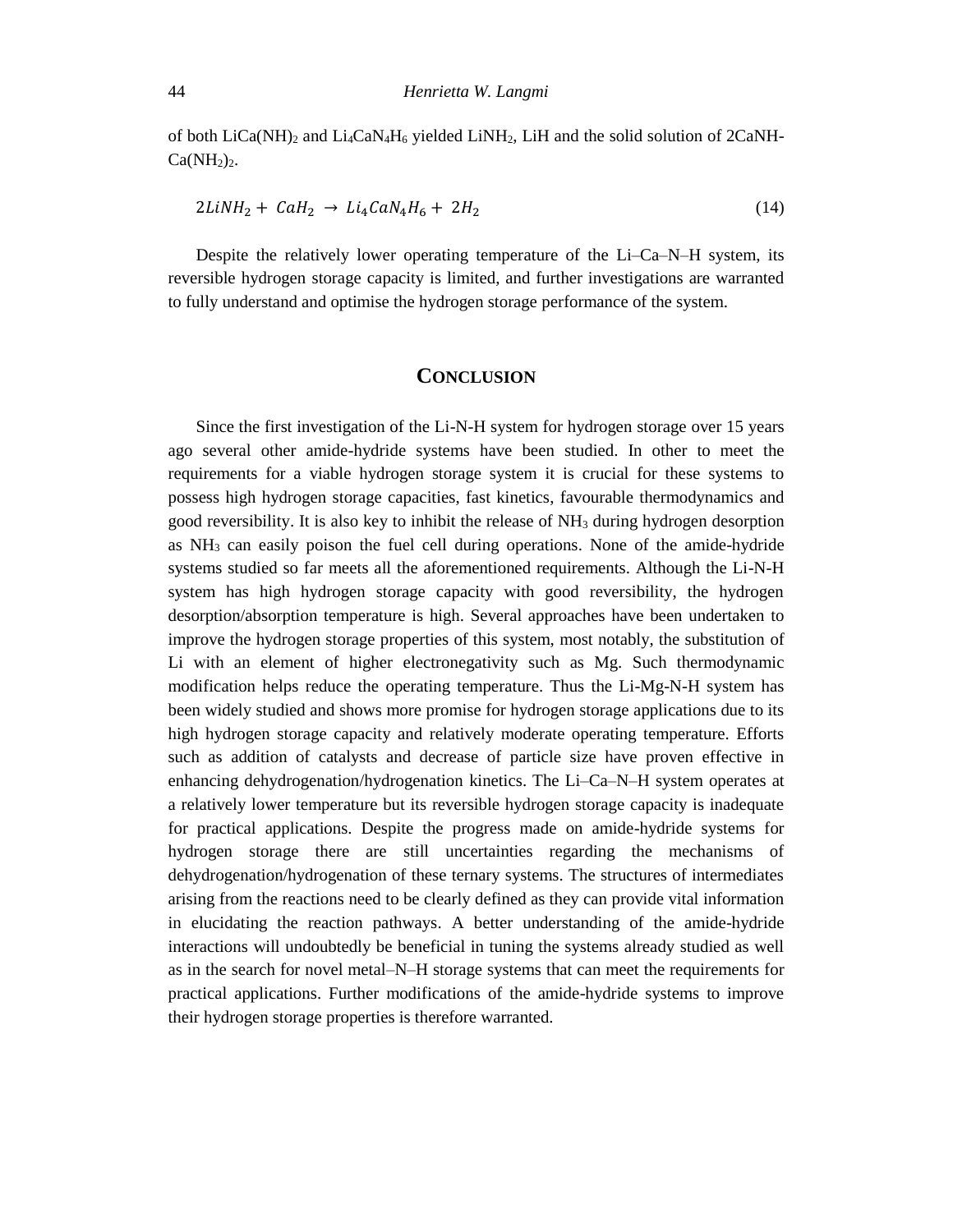#### **ACKNOWLEDGMENTS**

The author would like to acknowledge financial support from the South African Department of Science and Technology (DST) towards HySA Infrastructure (Grant No. HTC004X), and the Royal Society – DFID Africa Capacity Building Initiative Programme (Grant No. AQ150029).

#### **REFERENCES**

- Aoki, M., Noritake, T., Nakamori, Y., Towata, S. and Orimo, S. 2007. "Dehydriding and Rehydriding Properties of Mg(NH2)2–LiH Systems*." Journal of Alloys and Compounds* 446:328–31. doi: 10. 1016/j.jallcom.2006.11.141.
- Barison, S., Agresti, F., Russo, S. L., Maddalena, A., Palade, P., Principi, G. and Torzo, G. 2008. "A Study of the LiNH<sub>2</sub>-MgH<sub>2</sub> System for Solid State Hydrogen Storage." *Journal of Alloys and Compounds* 459:343–7. doi: 10.1016/j.jallcom.2007.04.278.
- Bastide, J. P., Bonnetot, B., Létoffé, J. M. and Claudy, P. 1980. "Polymorphism of Magnesium Hydride under High Pressure." *Materials Research Bulletin* 15:1215-24. doi: 10.1016/0025-5408 (80)90023-9.
- Bull, D. J., Weidner, E., Shabalin, I. L., Telling, M. T. F., Jewell, C. M., Gregory D. H. and Ross, D. K. 2010. "Pressure-dependent Deuterium Reaction Pathways in the Li– N–D System." *Physical Chemistry Chemical Physics* 12:2089–97. doi: 0.1039/B903821N.
- Cao, H., Zhang, Y., Wang, J., Xiong, Z., Wu, G. and Chen, P. 2012. "Materials Design and Modification on Amide-Based Composites for Hydrogen Storage." *Progress in Natural Science: Materials International* 22:550–60. doi: 10.1016/ j.pnsc.2012.11.013.
- Cao, H., Wang, H., Pistidda, C., Milanese, C., Zhang, W., Chaudhary, A. L., Santoru, A., Garroni, S., Bednarcik, J., Liermann, H. P., Chen, P., Klassena, T. and Dornheim, M. 2017. "The Effect of Sr(OH)<sub>2</sub> on the Hydrogen Storage Properties of the Mg(NH<sub>2</sub>)<sub>2</sub>-2LiH System." *Physical Chemistry Chemical Physics* 19:8457-64 doi: 10.1039/C7CP 00748E.
- Chen, P., Xiong, Z., Luo, J., Lin, J. and Tan, K. L. 2002. "Interaction of Hydrogen with Metal Nitrides and Imides" *Nature* 420 (2002) 302-4. doi: 10.1038/nature01210.
- Chen, P., Xiong, Z., Luo, J., Lin, J. and Tan, K. L. 2003. "Interaction between Lithium Amide and Lithium Hydride." *The Journal of Physical Chemistry B* 107:10967-70. doi: 10.1021/jp034149j.
- Chu, H., Xiong, Z., Wu, G., He, T., Wu, C. and Chen, P. 2010. "Hydrogen storage Properties of Li–Ca–N–H System with Different Molar Ratios of  $LiNH<sub>2</sub>/CaH<sub>2</sub>$ ."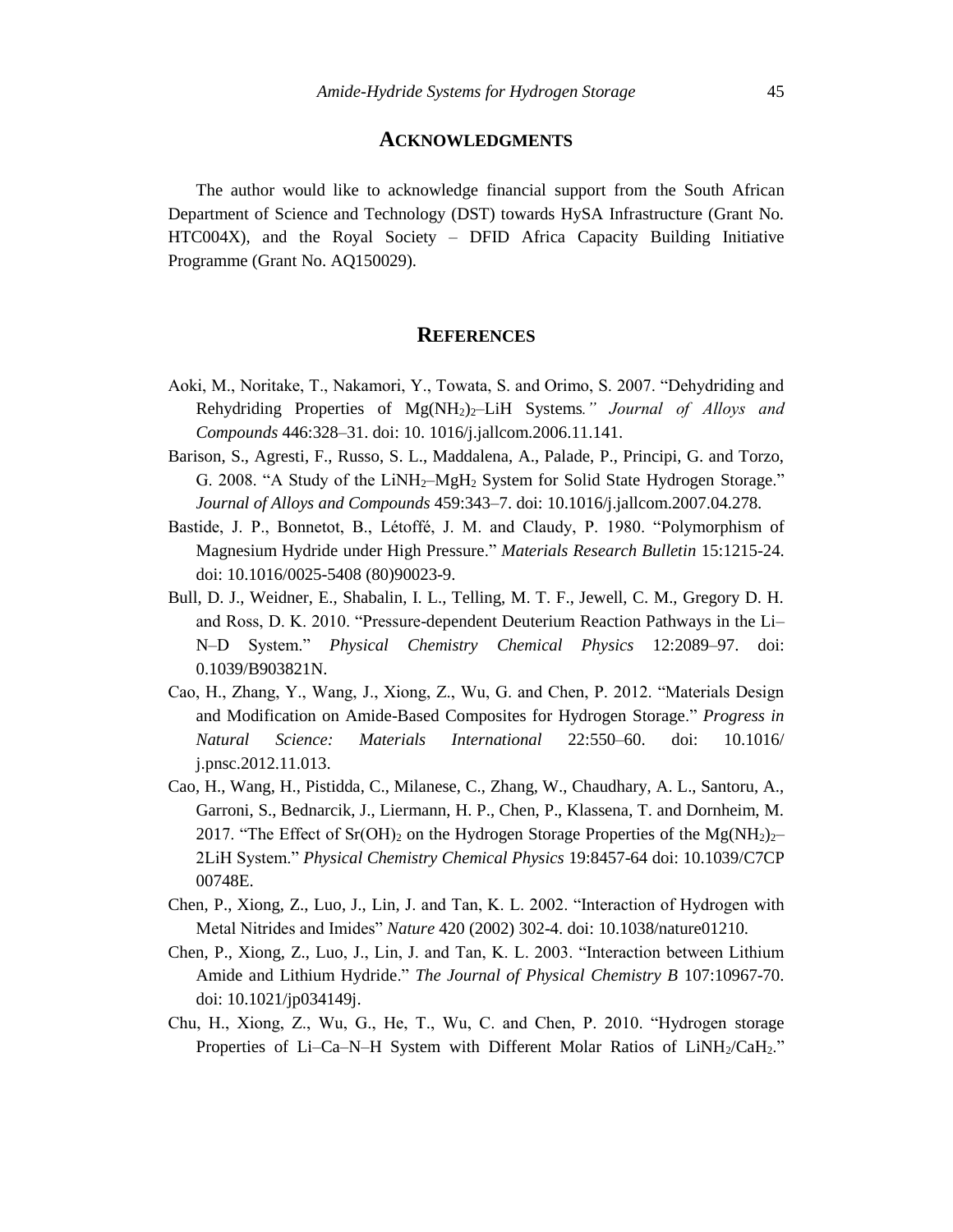*International Journal of Hydrogen Energy* 35:8317-21. doi: 10.1016/ j.ijhydene.2009.12.009.

- Herbst J. F. and Hector, L. G. 2005. "Energetics of the Li amide/Li imide Hydrogen Storage Reaction." *Physical Review B* 72:125120. doi: 10.1103/ PhysRevB.72.125120.
- Hino, S., Ichikawa, T., Ogita, N., Udagawa, M. and Fujii, H. 2005a. "Quantitative Estimation of  $NH_3$  Partial Pressure in  $H_2$  Desorbed from the Li–N–H System by Raman spectroscopy." *Chemical Communications* 24:3038-40. doi: 10.1039/ B503356J.
- Hino, S., Ichikawa, T., Leng H. and Fujii, H. 2005b. "Hydrogen Desorption Properties of the Ca–N–H system." *Journal of Alloys and Compounds* 398: 62–6. doi.org/10.1016/j.jallcom.2005.01.052.
- Howie, R. T., Narygina, O., Guillaume, C. L., Evans, S. and Gregoryanz, E. 2012. "Highpressure Synthesis of Lithium Hydride." *Physical Review B* 86:064108. doi: 10.1103/PhysRevB.86.064108.
- Hu, H. Y. and Ruckenstein, E. 2003a. "Ultrafast Reaction between LiH and NH<sup>3</sup> during H<sup>2</sup> Storage in Li3N." *Journal of Physical Chemistry A* 107:9737–9. doi: 10.1021/jp036257b.
- Hu, H. Y. and Ruckenstein, E. 2003b. "H<sub>2</sub> Storage in Li<sub>3</sub>N. Temperature-Programmed Hydrogenation and Dehydrogenation." *Industrial & Engineering Chemistry Research* 42:5135-9. doi: 10.1021/ie030498o
- Hu, H. Y. and Ruckenstein, E. 2004. "Highly Effective Li<sub>2</sub>O/Li<sub>3</sub>N with Ultrafast Kinetics for H<sup>2</sup> Storage." *Industrial & Engineering Chemistry Research* 43:2464-7. doi: 10.1021/ie049947q.
- Hu, H. Y., Yu, N. Y. and Ruckenstein, E. 2004. "Effect of the Heat Pretreatment of  $Li<sub>3</sub>N$ on Its H<sup>2</sup> Storage Performance." *Industrial & Engineering Chemistry Research* 43:4174-7. doi: 10.1021/ie0498394.
- Hu, H. Y., Yu, N. Y. and Ruckenstein, E. 2005. "Hydrogen Storage in Li3N:  Deactivation caused by a High Dehydrogenation Temperature." *Industrial & Engineering Chemistry Research* 44: 4304-9. doi: 10. 1021/ie0501834.
- Ichikawa, T., Hanada, N., Isobe, S., Leng, H. Y., and Fujii, H. 2005a. "Hydrogen Storage Properties in Ti Catalyzed Li–N–H system." *Journal of Alloys and Compounds* 404– 406:435-8. doi: 10.1016/j. jallcom.2004.11.110.
- Ichikawa, T., Isobe, S., Hanada, N. and Fujii, H. 2004. "Lithium Nitride for Reversible Hydrogen Storage." *Journal of Alloys and Compounds* 365:271-6. 10.1016/S0925- 8388(03)00637-6.
- Ichikawa, T., Tokoyoda, K., Leng, H. and Fujii, H. 2005b. "Hydrogen Absorption Properties of Li–Mg–N–H system." *Journal of Alloys and Compounds* 400:245-8. doi: 10.1016/j.jallcom.2005.03.068.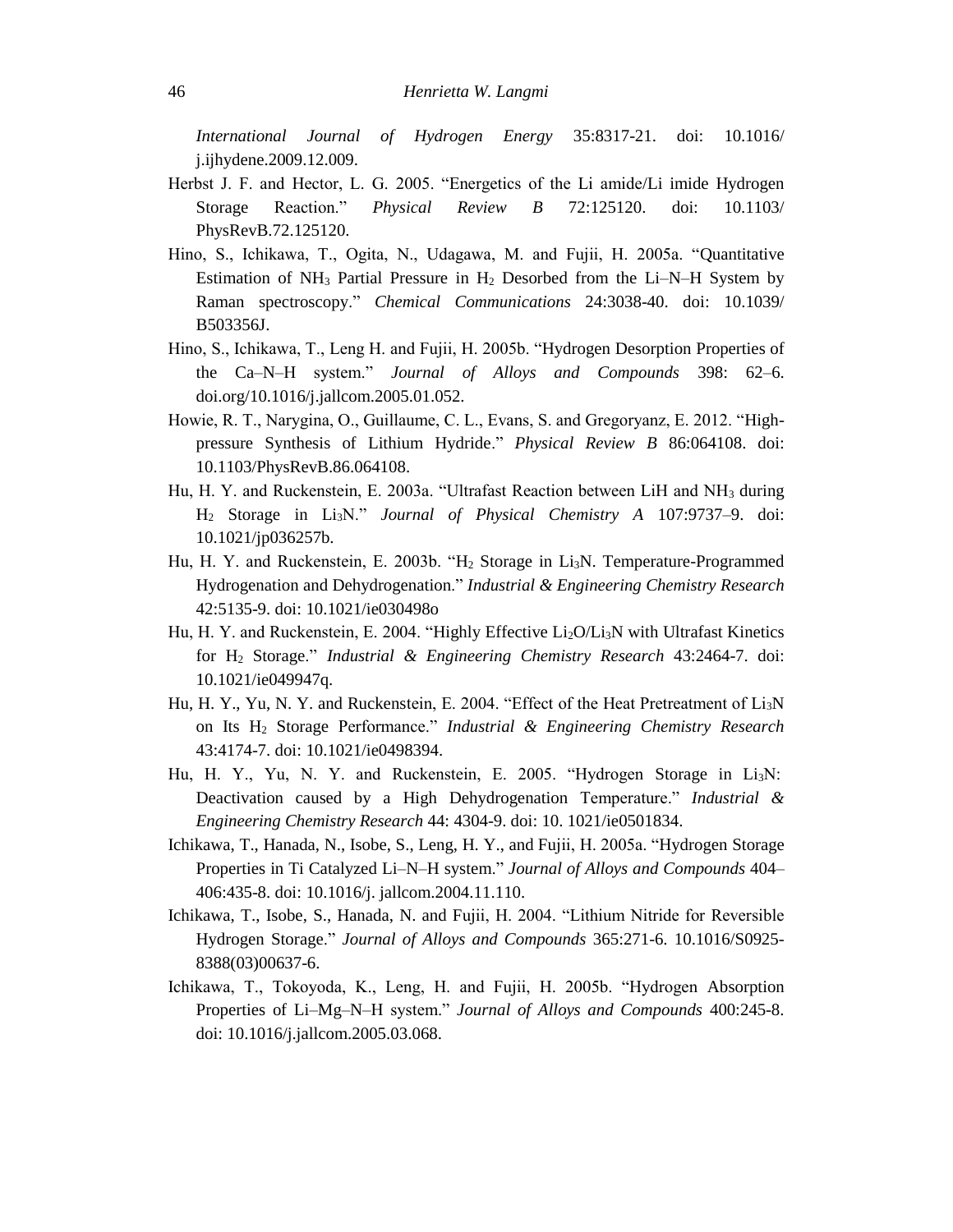- Ikeda, S., Tokoyoda, K., Kiyobayashi, T. and Kuriyama, N. "Cyclic Properties and Ammonia By-Product Emission of Li/Mg–N–H Hydrogen Storage Material." *International Journal of Hydrogen Energy* 36 (2011) 8373–80. doi: 10.1016/j.ijhydene.2011.04.086.
- Isobe, S., Ichikawa, T., Hanada, N., Leng, H. Y., Fichtner, M., Fuhr, O. and Fujii, H. 2005. "Effect of Ti catalyst with Different Chemical Form on Li–N–H Hydrogen Storage Properties." *Journal of Alloys and Compounds* 404–406:439-42. doi.org/10.1016/j.jallcom.2004.09.081.
- Jacobs, V. H. and Juza, R. 1969. "Preparation and Properties of Magnesium Amide and Imide." *Zeitschrift fuer Anorganische und Allgemeine Chemie* 370:254-61. doi: 10.1002/zaac.19693700508. [*Journal of Electrochemistry and Applied Physical Chemistry*]
- Juza, R. and Opp, K. 1951a. "Metallamide und Metallnitride, 24. Mitteilung. Die Kristallstruktur des Lithiumamides." *Zeitschrift fuer Anorganische und Allgemeine Chemie* 266:325–30. doi: 10.1002/zaac. 19512660606. [Metallamides and Metal Nitrides, 24th Comm-unication. The Crystal Structure of the Lithium Amide. *Journal of Inorganic and General Chemistry*]
- Juza, R. and Opp, K. 1951b. "Metallamide und Metallnitride, 25. Mitteilung. Zur Kenntnis des Lithiumimides." *Zeitschrift fuer Anorganische und Allgemeine Chemie* 266:313-24. doi: 10.1002/zaac. 19512660607. [*Metallamides and Metal Nitrides, 25th Comm-unication. To the knowledge of Lithiumimides. Journal of Inorganic and General Chemistry*]
- Langmi, H. W. and McGrady, G. S. 2007. "Non-hydride Systems of the Main Group Elements as Hydrogen Storage Materials." *Coordination Chemistry Reviews* 251:925–35. doi: 10.1016/j.ccr.2006.09.009.
- Langmi, H. W., Culligan, S. D. and McGrady, G. S. 2010. "Hydrogen storage Behaviour of Li3N Doped with Li2O and Na2O." *Journal of Power Sources* 195: 2003–7. doi:10.1016/j.jpowsour.2009.10.008.
- Lazicki, A., Maddox, B., Evans, W. J., Yoo, C. S., McMahan, A. K., Pickett, W. E., Scalettar, R. T., Hu, M. Y. and Chow, P. 2005. "New Cubic Phase of Li<sub>3</sub>N: Stability of the N3− Ion to 200 GPa." *Physical Review Letters* 95:165503. doi: 10.1103/PhysRevLett.95.165503.
- Leng, H. Y., Ichikawa, T., Hino, S., Hanada, N., Isobe, S. and Fujii, H. 2004a. "New Metal−N−H System Composed of Mg(NH2)<sup>2</sup> and LiH for Hydrogen Storage." *The Journal of Physical Chemistry B* 108:8763-5. doi: 10.1021/jp048002j.
- Leng, H., Ichikawa, T., Hino, S., Nakagawa, T. and Fujii, H. 2004b. "Mechanism of Hydrogenation Reaction in the Li−Mg−N−H System." *The Journal of Physical Chemistry B* 109:10744-48. doi: 10.1021/ jp0504571.
- Leng, H. Y., Ichikawa, T., Isobe, S., Hino, S., Hanada, N. and Fujii, H. 2005. "Desorption Behaviours from Metal–N–H Systems Synthesized by Ball Milling."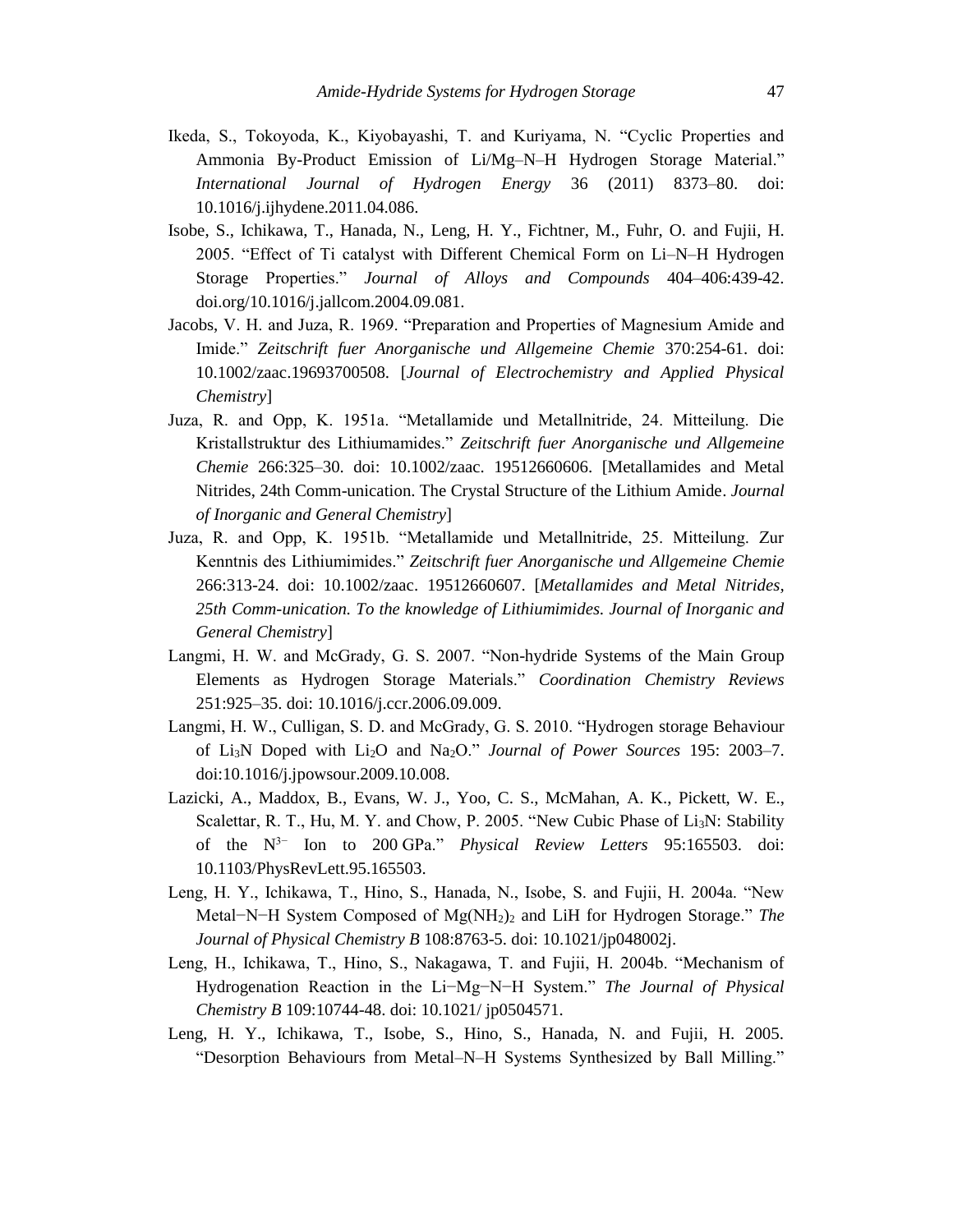*Journal of Alloys and Compounds* 404–406:443-7. doi: 10.1016/ j.jallcom.2004.09.082.

- Leng, H. Y., Ichikawa, T., Hino, S., Hanada, N., Isobe, S. and Fujii, H. 2006. "Synthesis and Decomposition Reactions of Metal Amides In Metal–N–H Hydrogen Storage System." *Journal of Power Sources* 156:166–70. doi: 10.1016/ j.jpowsour.2005.03.228.
- Leng, H., Ichikawa, T., Fujii, H. 2006b. Hydrogen Storage Properties of Li−Mg−N−H Systems with Different Ratios of LiH/Mg(NH2)2." *The Journal of Physical Chemistry B* 110:12964–68. doi: 10.1021/ jp061120h.
- Liang, C., Liu, Y., Wei, Z., Jiang, Y., Wu, F., Gao, M. and Pan, H. 2011. "Enhanced Dehydrogenation/Hydrogenation Kinetics of the  $Mg(NH_2)_{2}$ –2LiH System with NaOH Additive." *International Journal of Hydrogen Energy* 36:2137–44. doi: 10.1016/j.ijhydene.2010.11.068.
- Liu, Y., Zhong, K., Gao, M., Wang, J., Pan, H. and Wang, Q. 2008. "Hydrogen Storage in a LiNH2-MgH<sup>2</sup> (1:1) System." *Chemistry of Materials* 20:3521-7. doi: 10.1021/cm800271a.
- Luo, W. 2004a."(LiNH2–MgH2): A Viable Hydrogen Storage System." *Journal of Alloys and Compounds* 284–287. doi: 10.1016/j.jallcom. 2004.03.119.
- Luo, W. 2004b. "Corrigendum to "(LiNH<sub>2</sub>–MgH<sub>2</sub>): A Viable Hydrogen Storage System": [J. Alloys Comp. 381 (2004) 284–287]." *Journal of Alloys and Compounds* 385:316. doi: 10.1016/j.jallcom.2004.10.017.
- Luo, W. F. and Sickafoose, S. 2006. "Thermodynamic and Structural Characterization of the Mg–Li–N–H Hydrogen Storage System." *Journal of Alloys and Compounds* 407:274-81. doi: 10.1016/j.jallcom. 2005.06.046.
- Makepeace, J. W., Jones, M. O., Callear, S. K., Edwards, P. P. and David, W. I. F. 2014. "*In situ* X-Ray Powder Diffraction Studies of Hydrogen Storage and Release in the Li-N-H System*." Physical Chemistry Chemical Physics* 16:4061-70.
- Mali, M., Roos, J. and Brinkmann, D. 1987. "Nuclear-Magnetic-Resonance Evidence for a New Phase Induced by Pressure in the Superionic Conductor Li3N." *Physical Review B* 36:3888-90. doi: 10. 1103/PhysRevB.36.3888.
- Markmaitree, T., Ren, R. and Shaw, L. L. 2006. "Enhancement of Lithium Amide to Lithium Imide Transition via Mechanical Activation." *The Journal of Physical Chemistry B* 110:20710-18. doi: 10.1021/jp0601 81c.
- Meisner, G. P., Pinkerton, F. E., Meyer, M. S., Balogh, M. P. and Kundrat, M. D. 2005. "Study of the Lithium–Nitrogen–Hydrogen System." *Journal of Alloys and Compounds* 404–406:24-6. doi: 10.1016/j.jall com.2004.11.103.
- Messer, C., Damon, E., Maybury, P., Mellor, J. and Seales, R. 1958. "Solid–Liquid Equilibrium in the Lithium Lithium Hydride System." *The Journal of Physical Chemistry* 62:220-2. doi: 10.1021/j150560 a018.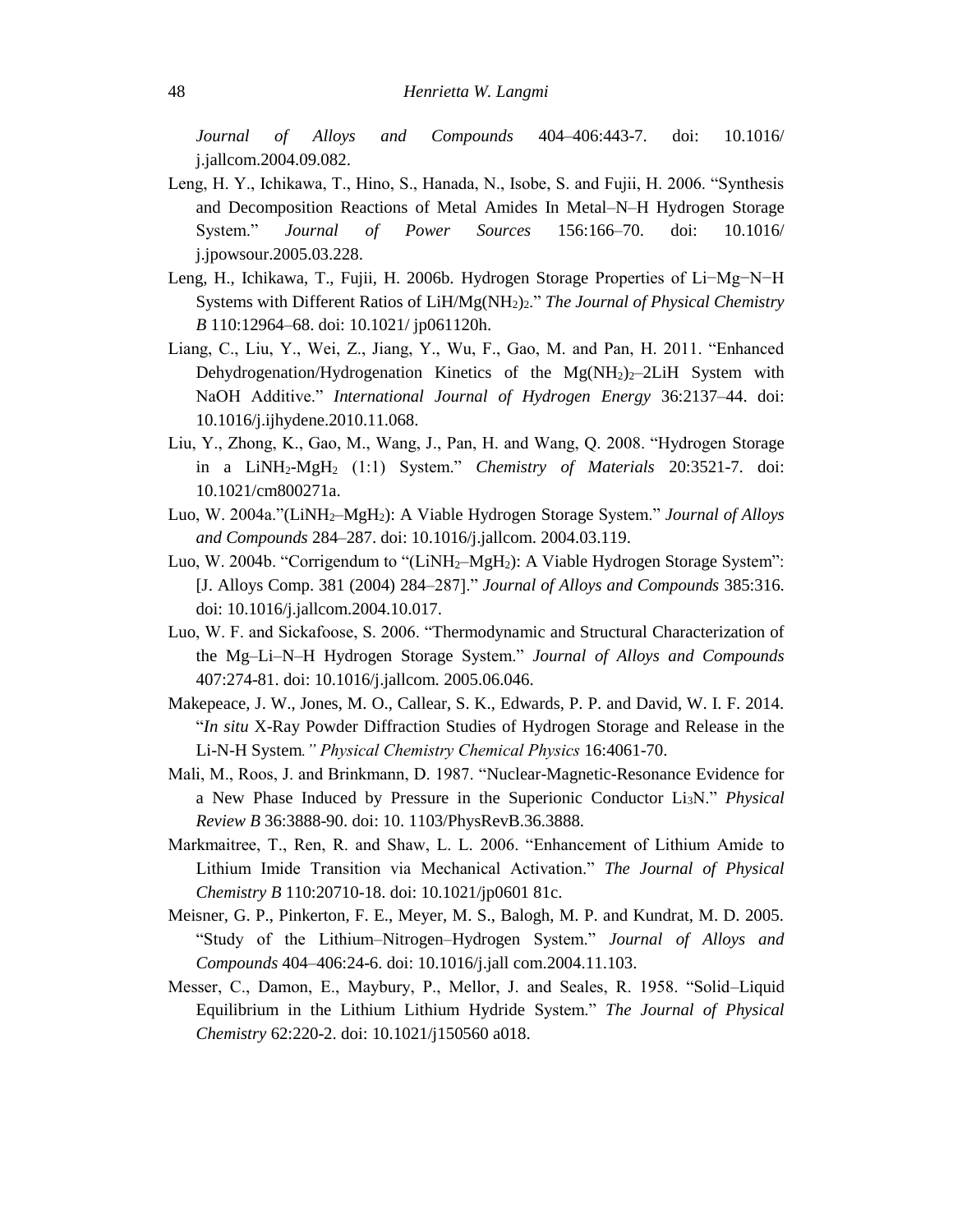- Miwa, K., Ohba, N., Towata, S., Nakamori, Y., Oriimo, S. 2005. "First-principles Study on Lithium Amide for Hydrogen Storage." *Physical Review B* 71:195109 doi: 10.1103/PhysRevB.71.195109.
- Nakamori, Y. and Orimo, S. 2004. "Li–N Based Hydrogen Storage Materials." *Materials Science and Engineering: B* 108:48-50. doi: 10.1016/j.mseb.2003.10.044.
- Nakamori, Y., Kitahara G. and Orimo, S. 2004b. "Synthesis and Dehydriding Studies of Mg–N–H Systems." *Journal of Power Sources* 138:309-312. Doi: 10.1016/j.jpowsour.2004.06.026.
- Nakamori, Y., Kitahara, G., Miwa, K., Ohba, N., Noritake, T., Towata, S., Orimo, S. 2005. Hydrogen Storage Properties of Li–Mg–N–H Systems, *Journal of Alloys and Compounds* 404:96–8. doi: 10. 1016/j.jallcom.2004.10.089.
- Ohoyama, K., Nakamori, Y., Orimo, S. and Yamada, K. 2005. "Revised Crystal Structure Model of Li2NH by Neutron Powder Diffraction." *Journal of the Physical Society of Japan* 74:483-7. doi: 10.1143/ JPSJ.74.483.
- Orimo, S., Nakamori, Y., Kitahara, G., Miwa, K., Ohba, N., Noritake, T. and Towata, S. 2004. "Destabilization and Enhanced Dehydriding Reaction of LiNH2: an Electronic Structure Viewpoint." *Applied Physics A* 79:1765-7. doi: 10.1007/s00339-004-2927- 0.
- Osborn W., Markmaitree T. and Shaw, L. L. 2007. "Evaluation of the Hydrogen Storage Behavior of a LiNH<sup>2</sup> + MgH<sup>2</sup> System with 1:1 ratio." *Journal of Power Sources* 172:376-8. doi: 10.1016/j.j powsour. 2007.07.037.
- Price, C., Gray, J., Lascola Jr, R. and Anton, D. L. 2012. "The Effects of Halide Modifiers on the Sorption Kinetics of the Li-Mg-N-H System." *International Journal of Hydrogen Energy* 37:2742–9. doi: 10.1016/ j.ijhydene.2011.07.046.
- Rabenau, A. and Schulz, H. 1976. "Re-evaluation of the Lithium Nitride Structure." *Journal* of the *Less Common Metals* 50:155-9. doi: 10. 1016/0022-5088(76)90263-0.
- Rijssenbeek, J., Gao, Y., Hanson, J., Huang, Q., Jones, C. and Toby, B. 2008. "Crystal Structure Determination and Reaction Pathway of Amide–Hydride Mixtures" *Journal of Alloys and Compounds* 454:233–44. doi: 10.1016/j.jallcom.2006.12.008.
- Shahi, R. R., Yadav, T. P., Shaz, M. A. and Srivastava, O. N. 2008. "Effects of Mechanical Milling on Desorption Kinetics and Phase Transformation of LiNH2/MgH<sup>2</sup> Mixture." *International Journal of Hydrogen Energy* 33:6188–94. doi: 10.1016/j.ijhydene.2008.07.029.
- Shahi, R. R., Yadav, T. P., Shaz, M. A. and Srivastava, O. N. 2010. "Studies on Dehydrogenation Characteristic of  $Mg(NH_2)/LH$  Mixture Admixed with Vanadium And Vanadium Based Catalysts (V, V<sub>2</sub>O<sub>5</sub> and VCl<sub>3</sub>)." *International Journal of Hydrogen Energy* 35:238–46. doi: 10.1016/j.ijhydene.2009.10.029.
- Shaw, L. L., Osborn, W., Markautree, T. and Wan, X. 2008. "The Reaction Pathway and Rate-Limiting Step of Dehydrogenation of the LiHN<sub>2</sub> + LiH mixture." *Journal of Power Sources* 177: 500-5. doi: 10.1016/ j.jpowsour.2007.11.029.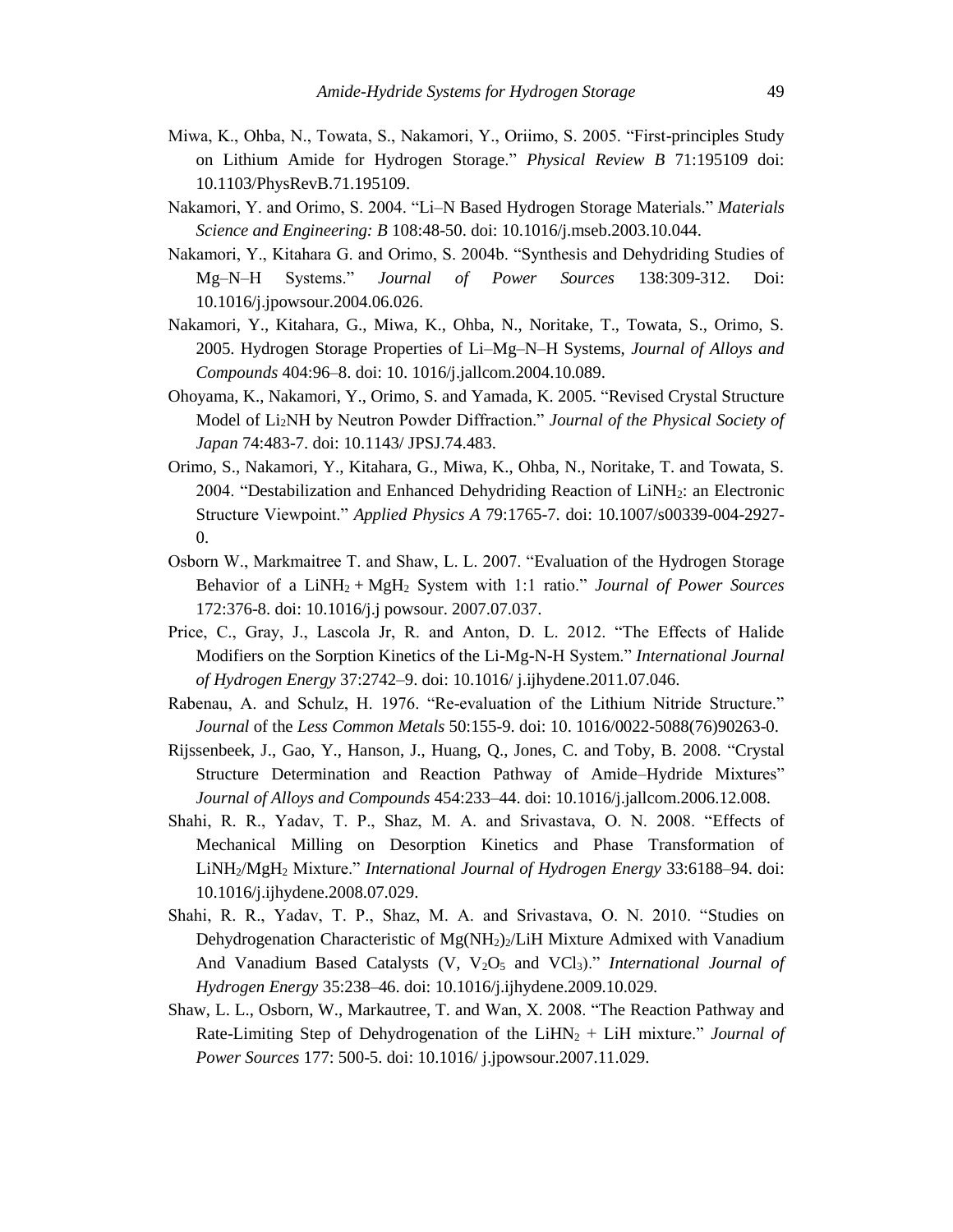- Shigehito, I., Takayuki, I., Haiyan, L., Hironobu, F. and Yoshitsugu, K. 2008. "Hydrogen Desorption Processes in Li–Mg–N–H systems." *Journal of Physics and Chemistry of Solids* 69:2234–2236. doi: 10.1016/j.jpcs.2008.04.002.
- Shih-Tsien, L., Wei, K., He-Zhong, L., Jing-Kui, L. and Yun, X. 1985. "Catalytic Synthesis Of Lithium Hydride under Mild Conditions." *Acta Chimica Sinica* 3: 201- 9. doi: 10.1002/cjoc.19850030304.
- Song Y. and Guo, Z. X. 2006." Electronic Structure, Stability and Bonding of the Li-N-H Hydrogen Storage System." *Physical Review B* 74:195120. doi: 10.1103/PhysRevB.74.195120.
- Sørby, M. H., Nakamura, Y., Brinks, H. W., Ichikawa, T., Hino, S., Fujii H. and Hauback, B. C. 2007. "The Crystal Structure of LiND<sub>2</sub> and Mg(ND<sub>2</sub>)<sub>2</sub>." *Journal of Alloys and Compounds* 428:97-301. doi: 10.1016/j.jallcom.2006.03.037.
- Tapia-Ruiz, N., Sorbie, N., Vaché, N., Hoang, T. and Gregory, D. 2013. "*Rapid Microwave Synthesis, Characterization and Reactivity of Lithium Nitride Hydride, Li4NH, Materials*." 6:5410-26. doi: 10.3390/ ma6115410.
- Titherley, A. W. 1894. "Sodium, Potassium, and Lithium Amides." *Journal of the Chemical Society*, Transactions 65:504-22. doi: 10. 1039/CT8946500504.
- Tokoyoda, K., Hino, S., Ichikawa, T., Okamoto, K. and Fujii, H. 2007. "Hydrogen Desorption/Absorption Properties of Li–Ca–N–H System." *Journal of Alloys and Compounds* 439:337–41. doi: 10.1016/j.jallcom. 2006.08.234.
- US DOE. 2017. "*Targets for Onboard Hydrogen Storage Systems for Light Duty Vehicles*." Accessed 12 January 2018. https://energy.gov/sites/ prod/files/2017/05/f34/fcto\_myrdd\_table\_onboard\_h2\_storage\_systems\_doe\_targets\_ ldv\_1.pdf.
- Varin, R. A., Jang, M. and Polanski, M. 2010. "The Effects of Ball Milling and Molar Ratio of LiH on the Hydrogen Storage Properties of Nanocrystalline Lithium Amide and Lithium Hydride (LiNH2+LiH) System." *Journal of Alloys and Compounds* 491:658–667. doi: 10.1016/j.jallcom.2009.11.035.
- Wang, J., Liu, T., Wu, G., Li, W., Liu, Y., Araujo, C., Scheicher, R. H., Blomqvist, A., Ahuja, R., Xiong, Z., Yang, P., Gao, M., Pan, H. and Chen, P. 2009. "Potassium-Modified Mg(NH2)2/2LiH System for Hydrogen Storage." *Angewandte Chemie International Edition* 48: 5828–32. doi: 10.1002/anie.200805264.
- Weidner, E., Bull, D. J., Shabalin, I. L., Keens, S. G., Telling, M. T. F. and Ross, D. K. 2007. "Observation of Novel Phases during Deuteration of Lithium Nitride from in situ Neutron Diffraction." *Chemical Physics Letters* 444:76–9. doi: 10.1016/j.cplett.2007.07.010.
- Wu, F. 2008. "Structure of Ternary Imide  $Li_2Ca(NH)_2$  and Hydrogen Storage Mechanisms in Amide-Hydride System." *Journal of the American Chemical Society* 130:6512-22. doi: 10.1021/ja800300e.